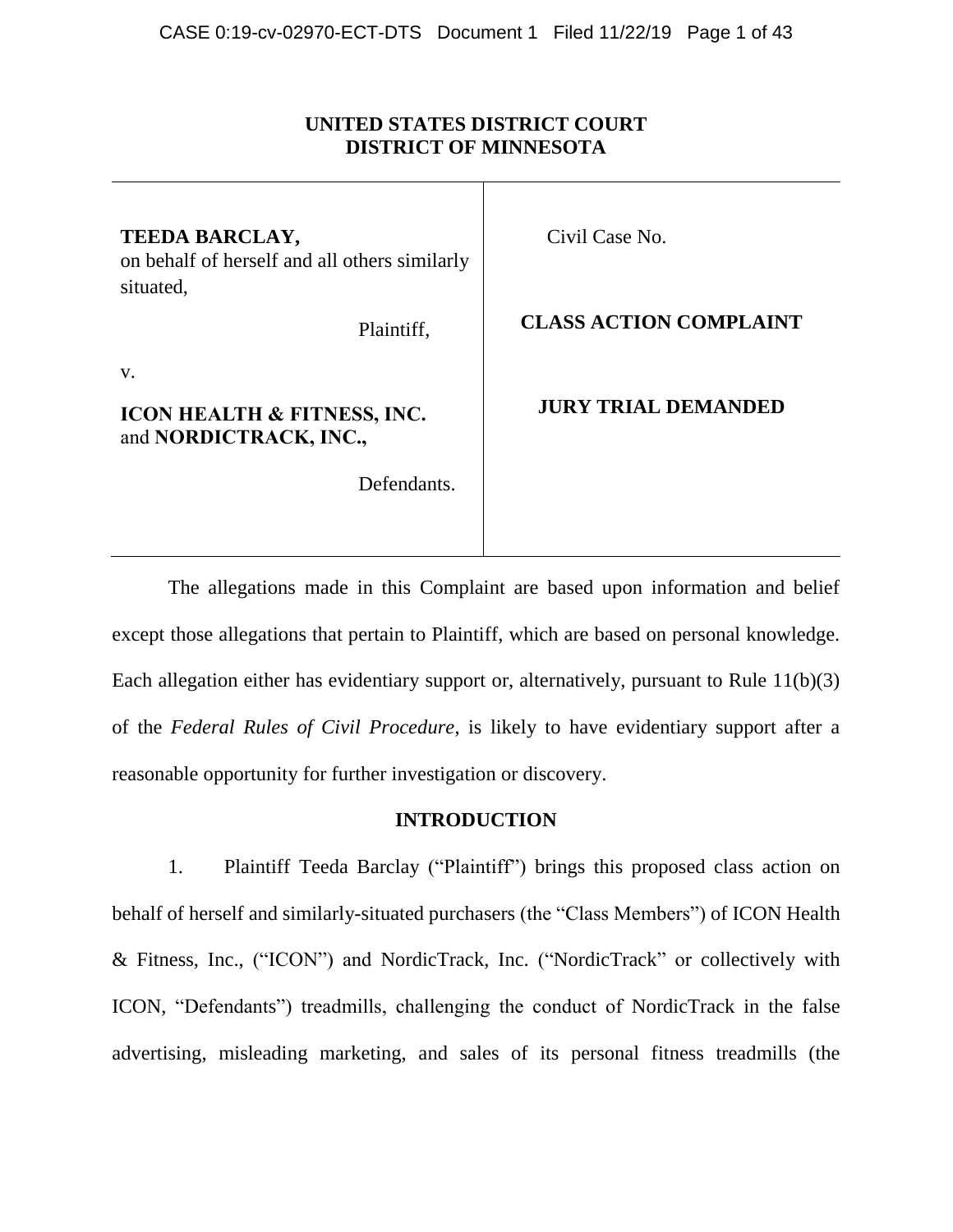### CASE 0:19-cv-02970-ECT-DTS Document 1 Filed 11/22/19 Page 2 of 43

"Treadmills"),<sup>1</sup> which are manufactured, developed, marketed and sold for household use. The Treadmills are incapable of reaching and maintaining ICON's overstated and inflated continuous horsepower representations during normal designed household exercise use. Plaintiff seeks damages and equitable relief on behalf of herself and all others similarly situated.

2. Treadmill motor horsepower rating is one of the most prevalent and recognized specifications a consumer compares when purchasing a treadmill. NordicTrack markets that the horsepower delivered by the motor can directly affect the quality of the Treadmills' performance and thus a reasonable consumer's purchasing decision. NordicTrack deceitfully touts excessive continuous horsepower capabilities with false and misleadingly inflated continuous horsepower ratings intended to induce consumers into purchasing the Treadmills and paying an inflated premium price based on the horsepower misrepresentations.

3. NordicTrack misleads consumers into believing that the Treadmills actually generate and maintain the represented continuous horsepower, even though the horsepower misrepresentations can never be obtained during actual household use by the Plaintiff and consumer Class Members. NordicTrack manufactures, develops, markets, distributes, and

<sup>&</sup>lt;sup>1</sup> NordicTrack, Inc. manufactured, advertised, marketed and sold multiple treadmill models during the relevant time period with similar misrepresentations, including but not limited to, the Incline Trainers X7i (2.75 CHP), X9i (3.0 CHP), X22i (4.25/4.00 CHP), X32i (4.25 CHP), X11i (4.25/3.75 CHP), T Series 6.5 S (2.6 CHP), T Series T6.5 SI (2.6 CHP), T6.7 (2.6 CHP), T7.5 S (3.0 CHP), T8.5S (3.5 CHP), T9.5 S (3.6 CHP), Commercial 2950 (4.25 CHP), 2450 (4.0 CHP), 1750 (3.8/3.75CHP), C Series C700 (2.75 CHP), C1650 (3.5 CHP), C850s (2.75 CHP), C960i (3.0 CHP), C990 (3.0 CHP) and Elite 3760 (3.5 CHP), 5760 (3.8 CHP), 7760 (4.0 CHP).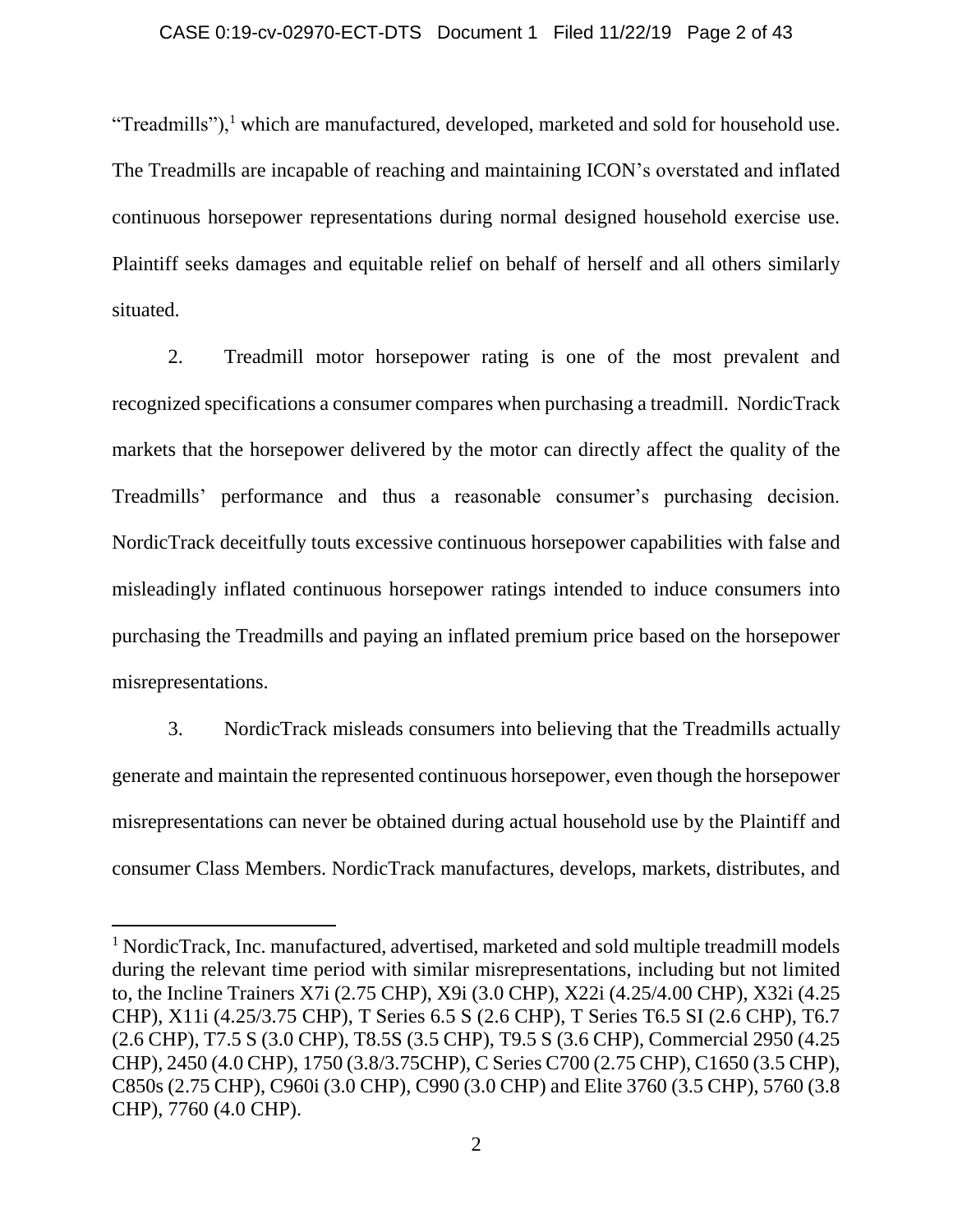## CASE 0:19-cv-02970-ECT-DTS Document 1 Filed 11/22/19 Page 3 of 43

sells a variety of treadmill models throughout the country, including the Treadmills Plaintiff and Class Members have purchased. Based on the horsepower misrepresentations, NordicTrack charges a premium price for the Treadmills' misrepresented horsepower capabilities available during household usage.

4. NordicTrack makes numerous representations on its website (www.nordictrack.com/treadmills), in marketing materials, in store displays and online at Dick's Sporting Goods ("Dick's") and in store displays and online at Sears that its Treadmills have a specific power output, quantified in continuous horsepower ("CHP"). The Treadmills cannot produce, let alone maintain continuously, their marketed and advertised continuous horsepower during household usage. NordicTrack also sells and markets its Treadmills through other third-party retailers such as Amazon and Best Buy.

5. NordicTrack maintains an authorized sales and distribution partnership with Amazon.com, the world's largest e-commerce marketplace, through which Plaintiff reviewed and purchased her treadmill. Through Amazon.com, NordicTrack markets the same horsepower capability misrepresentations as it makes on its own website and marketing and advertising.

6. In addition to online sales through Amazon.com and directly through nordictrack.com/treadmills, NordicTrack sells its exercise equipment products through an authorized distribution and sales partnership with Dick's, the nation's largest sporting goods retailer, and Sears, which sells a variety of NordicTrack treadmills online. NordicTrack treadmills are prominently displayed and sold at most of Dick's approximately 727 retail sporting goods store locations, in 47 states throughout the country.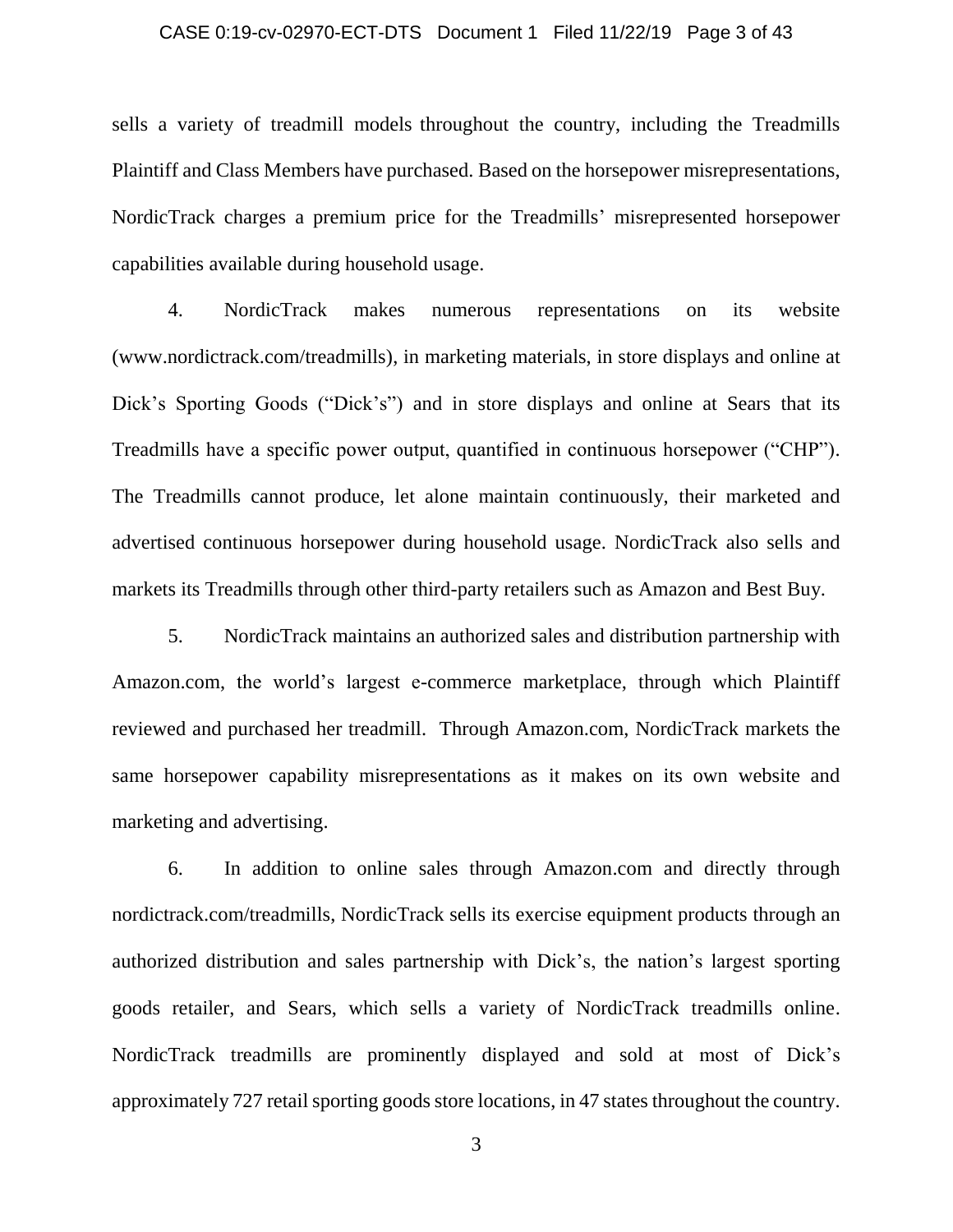# CASE 0:19-cv-02970-ECT-DTS Document 1 Filed 11/22/19 Page 4 of 43

Thus, Amazon.com, Dick's, and other third-party retailers like Sears, act as authorized agents of Defendants in the marketing, sale and distribution of Treadmills.

7. NordicTrack advertises and markets that the Treadmills operate at a continuous horsepower of between 2.6 CHP and 4.25 CHP, depending on the specific model. The pricing increase for specific models is generally in direct relationship to the advertised CHP representations.

8. NordicTrack labels the Treadmills with false and misleading horsepower ratings because such representations are highly material to consumers and serve to differentiate the Treadmills from the competition and justify a higher price. Reasonable consumers expect their Treadmills to generate and maintain the horsepower NordicTrack claims, but instead, Plaintiff and Class Members' Treadmills only provide a small fraction of the horsepower promised by NordicTrack while exercising.

9. NordicTrack's CHP representations are inaccurate, misleading, and materially overstate the Treadmills' true operating horsepower. It is not possible for the Treadmills to operate at a CHP of 4.25 CHP, or even 2.6 CHP, when plugged into the standard 120-volt, 15-amp outlet found in residential homes in the United States for which the Treadmills are designed.

10. NordicTrack recognizes that consumers view a treadmill's power as one of the most important features in making a treadmill purchase for their home. Defendants specifically highlight NordicTrack's claims concerning the Treadmills' horsepower in advertising, on its website, in its press releases, and at its point of sale marketing materials prominently displayed at Dick's stores and online by third-party retailers like Amazon and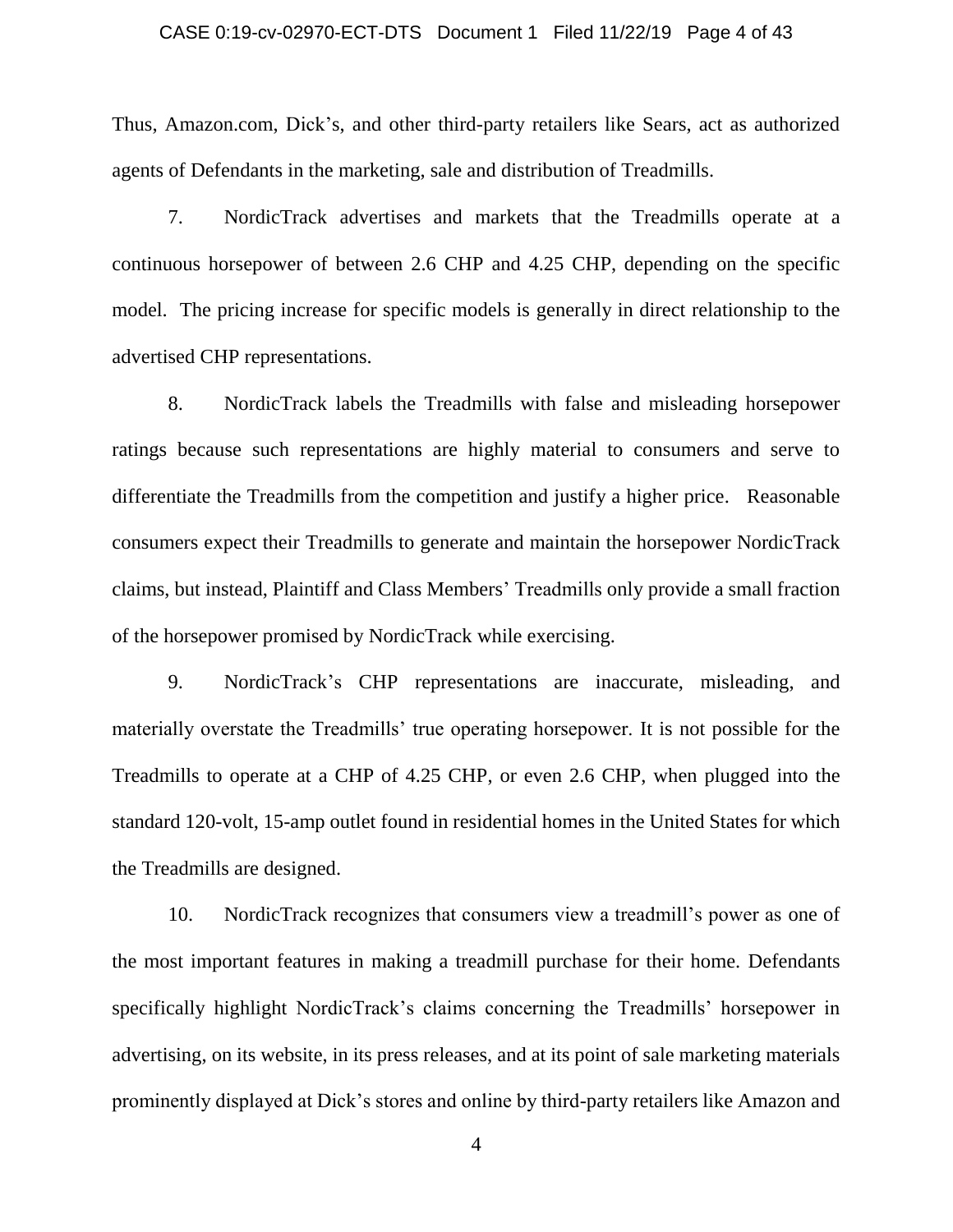### CASE 0:19-cv-02970-ECT-DTS Document 1 Filed 11/22/19 Page 5 of 43

Sears. In addition to online sales through authorized partners, Defendant ICON also markets and sells treadmills through its online retail subsidiary, Workout Warehouse (www.workoutwarehouse.com/nordictrack).

11. NordicTrack's false and overstated horsepower representations are designed to mislead consumers into believing the Treadmills have much more power than they actually deliver, leading consumers to overpay for the Treadmills and/or cause consumers to purchase the Treadmills instead of competitor manufacturers' treadmills or less expensive models.

12. Reasonable consumers like Plaintiff expect the Treadmills to produce the represented horsepower stated in and on NordicTrack's marketing materials, website, and/or retail store display, during household operation, and would not have purchased the Treadmills or would have paid less had they known that Defendants' representations regarding the Treadmills' CHP were misleading. NordicTrack's Treadmills are worth substantially less than what Plaintiff and Class Members paid to purchase them.

13. Plaintiff suffered damages resulting from NordicTrack's actions and omissions. Accordingly, Plaintiff brings this class action asserting claims against Defendants for violations of consumer protection and false advertising statutes, breaches of express and implied warranties, and negligent misrepresentations.

### **JURISDICTION**

14. This Court has jurisdiction over this action under the Class Action Fairness Act ("CAFA"), 28 U.S.C. § 1332(d), because ICON and NordicTrack are incorporated as Utah corporations. ICON and NordicTrack are citizens of the State of Utah; Plaintiff Teeda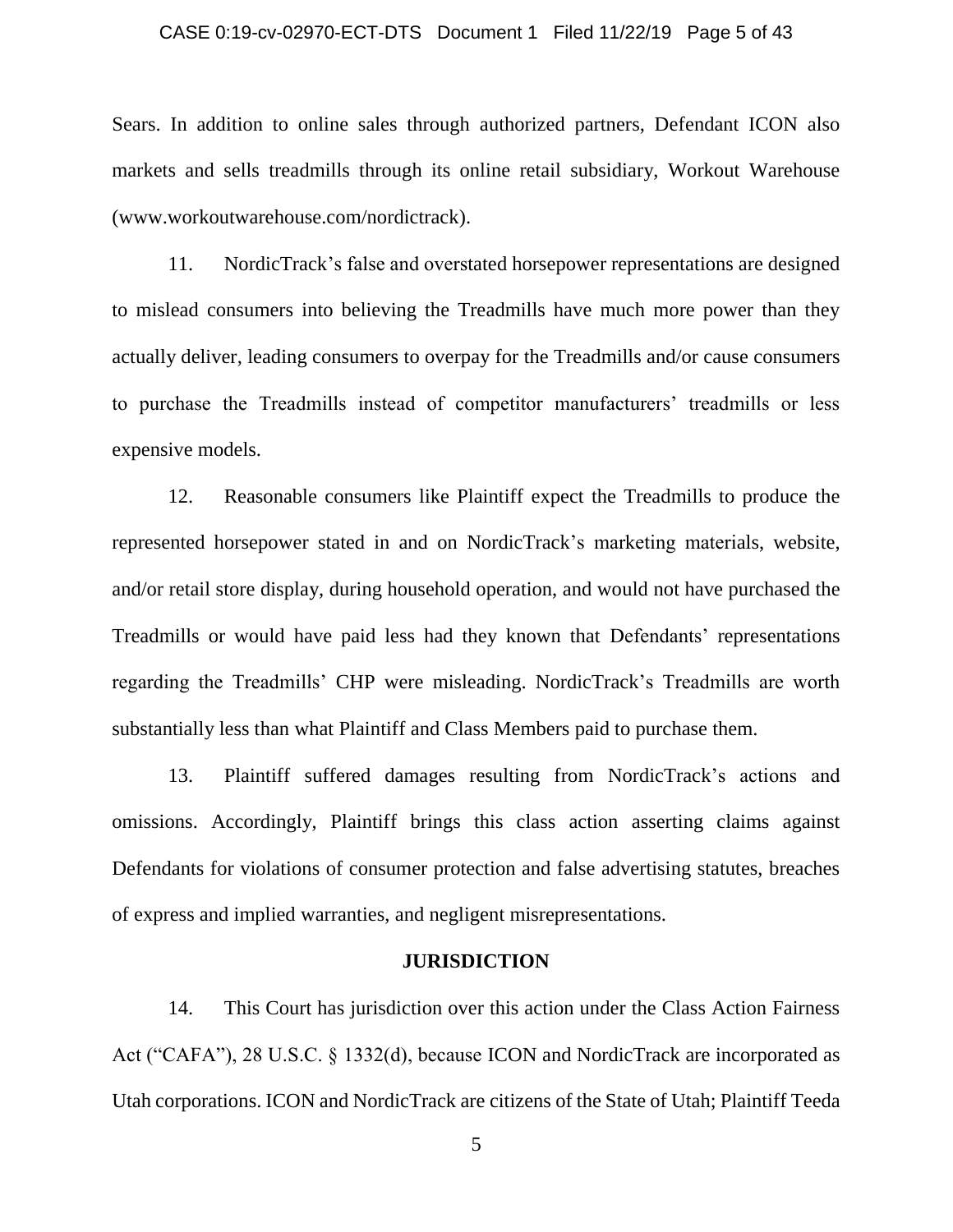# CASE 0:19-cv-02970-ECT-DTS Document 1 Filed 11/22/19 Page 6 of 43

Barclay is a citizen of, and purchased a Treadmill within, the State of Minnesota; there are more than 100 class members in many different states throughout the country; and the aggregate amount in controversy exceeds \$5 million.

15. Venue is proper in this Court because Defendants are registered Utah corporations that transact business, distributed, advertised and sold Treadmills in the District of Minnesota, including the Treadmill Plaintiff Teeda Barclay purchased, and Plaintiff reviewed and evaluated NordicTrack's CHP representation and eventually purchased her NordicTrack treadmill in this District.

### **PARTIES**

16. Plaintiff Teeda Barclay purchased a NordicTrack 6.5S treadmill online through Amazon.com on or about June 3, 2019, for the purpose of using the Treadmill for personal exercise use in the basement of her home located in Coon Rapids, Minnesota. After purchasing her Treadmill, Plaintiff has used her Treadmill for ordinary intended use within her home and has not received the CHP that NordicTrack represents. Amazon's website expressly noted that the 6.5S treadmill had 2.6 CHP.

17. Before purchasing her Treadmill from Defendants, Plaintiff reviewed NordicTrack's website, NordicTrack's statements that the NordicTrack 6.5S treadmill was capable of producing 2.6 CHP when she was comparing the T Series 6.5S treadmill to other treadmill manufacturers, such as Sole Treadmills. NordicTrack's representations and marketing stating that the T Series 6.5S treadmill produced 2.6 CHP was a material factor considered in Plaintiff's purchase of her Treadmill. Plaintiff would not have purchased her NordicTrack T Series 6.5S treadmill or would have paid considerably less if she had known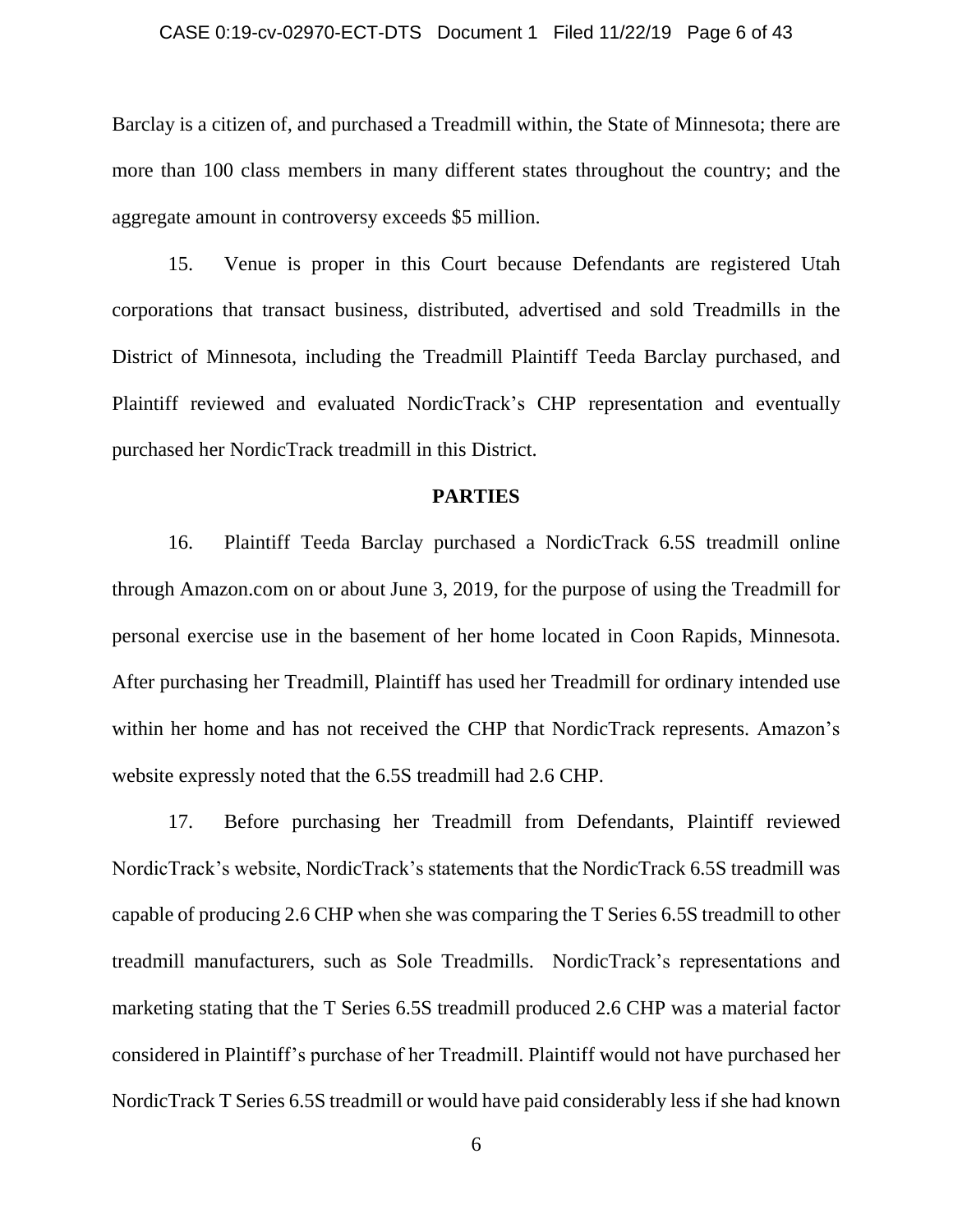### CASE 0:19-cv-02970-ECT-DTS Document 1 Filed 11/22/19 Page 7 of 43

the true horsepower capabilities. Plaintiff believed that power was a material factor in the quality of treadmill she wished to purchase, that the CHP represented at the NordicTrack website indicated the power of the treadmill she would receive, and would not have purchased her Treadmill or would have paid less but for the CHP representations on NordicTrack and Amazon's websites.

18. Plaintiff paid over \$500 for her NordicTrack T Series 6.5 S treadmill in June 2019 and has been damaged. After purchasing her Treadmill, and delivery to her home, Plaintiff has used her Treadmill for ordinary use within her home and has not received the CHP that Defendants represented.

19. Defendant ICON Health & Fitness, Inc. is a Utah corporation, headquartered in Logan, Utah. In 1998, ICON acquired NordicTrack, Inc. and added treadmills to the NordicTrack brand. ICON develops, markets and sells fitness equipment for residential use, including treadmills, elliptical, bikes and rowers. ICON has been in the business of developing, marketing and selling exercise equipment throughout North America in interstate commerce since 2002 and continues to expand its presence in the US and internationally.<sup>2</sup>

20. Defendant NordicTrack, Inc. is a Utah corporation, headquartered in Logan, Utah. Originally, NordicTrack was founded in 1975 in Chaska, Minnesota after a Minnesota resident invented the NordicTrack ski machine in his basement. The

<sup>&</sup>lt;sup>2</sup> ICON has a wide range of health fitness brands in addition to NordicTrack, including entities doing business as ProForm Fitness Products, Weslo, Fitness Warehouse, Workout Warehouse and Healthrider.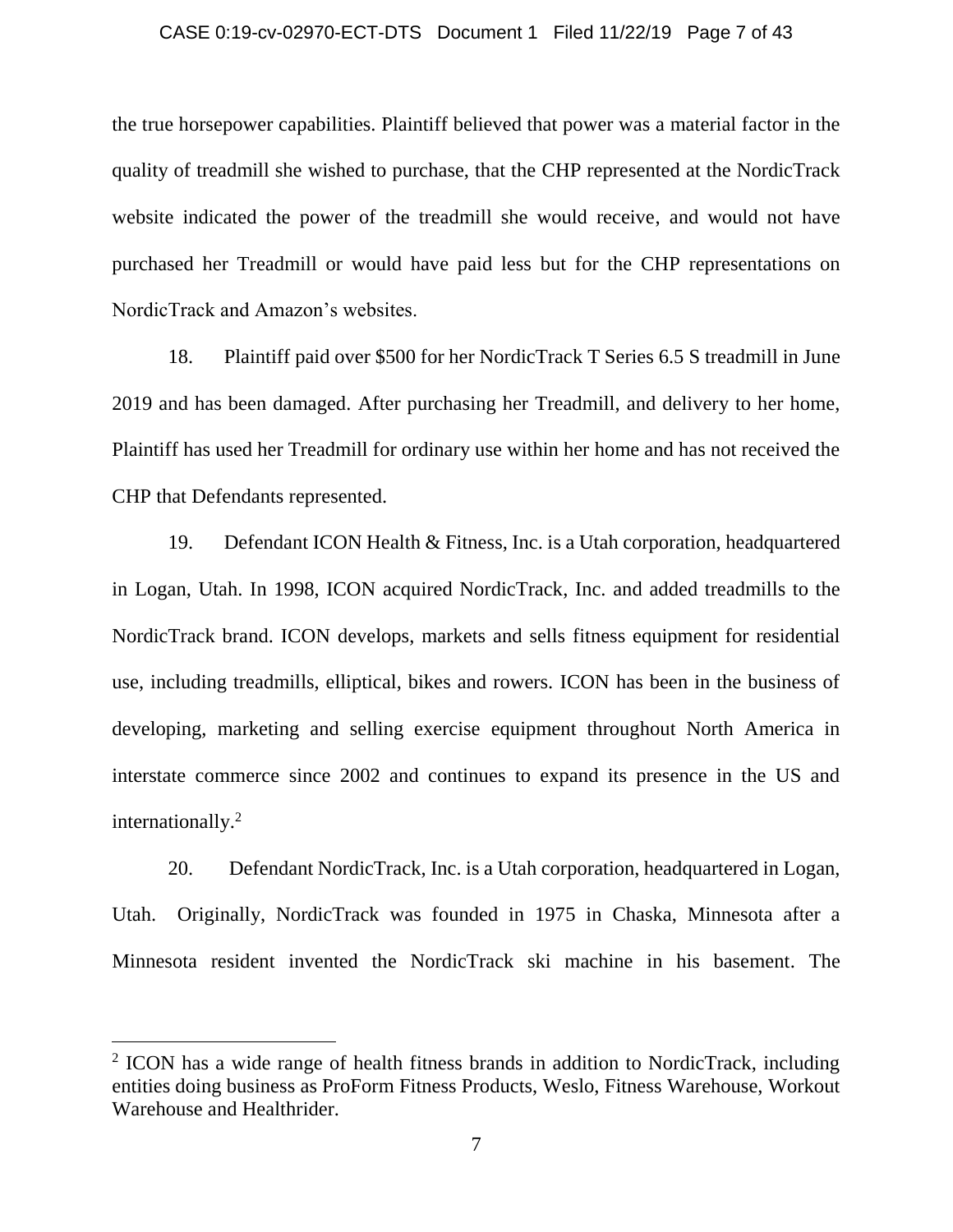NordicTrack brand has been owned and managed by Defendant ICON since 1999. NordicTrack manufacturers, markets and sells treadmills, strength training equipment, elliptical machines, stationary bikes and the Nordic ski machine.

### **STATEMENT OF FACTS**

### **I. Horsepower Overview**

21. Horsepower is a unit of measurement of power or the rate at which work is done and is often used to quantify the mechanical power output of a motor or an engine.

22. The "horsepower" measurement of power was adopted in the late  $18<sup>th</sup>$ century by Scottish engineer James Watt to compare the output of steam engines with the power of draft horses. In describing electric power under the metric system, the term "watt" is now commonly used instead of horsepower as a measure of mechanical power output performed by an electric motor. One unit of horsepower equals approximately 746 watts.

23. The amount of mechanical power output generated by any given electric motor can be determined by examining that electrical voltage available to it and the amperage that the motor is capable of drawing. To calculate an electric motor's operating horsepower, voltage is multiplied by amperage and then by a fraction representing the efficiency of the motor. That total is then divided by 746 watts to convert the watts to horsepower.

24. A simple equation thus describes how to calculate horsepower by multiplying the available voltage, amperage draw, and motor efficiency, and dividing that product by 746 (to convert into horsepower as measured by wattage):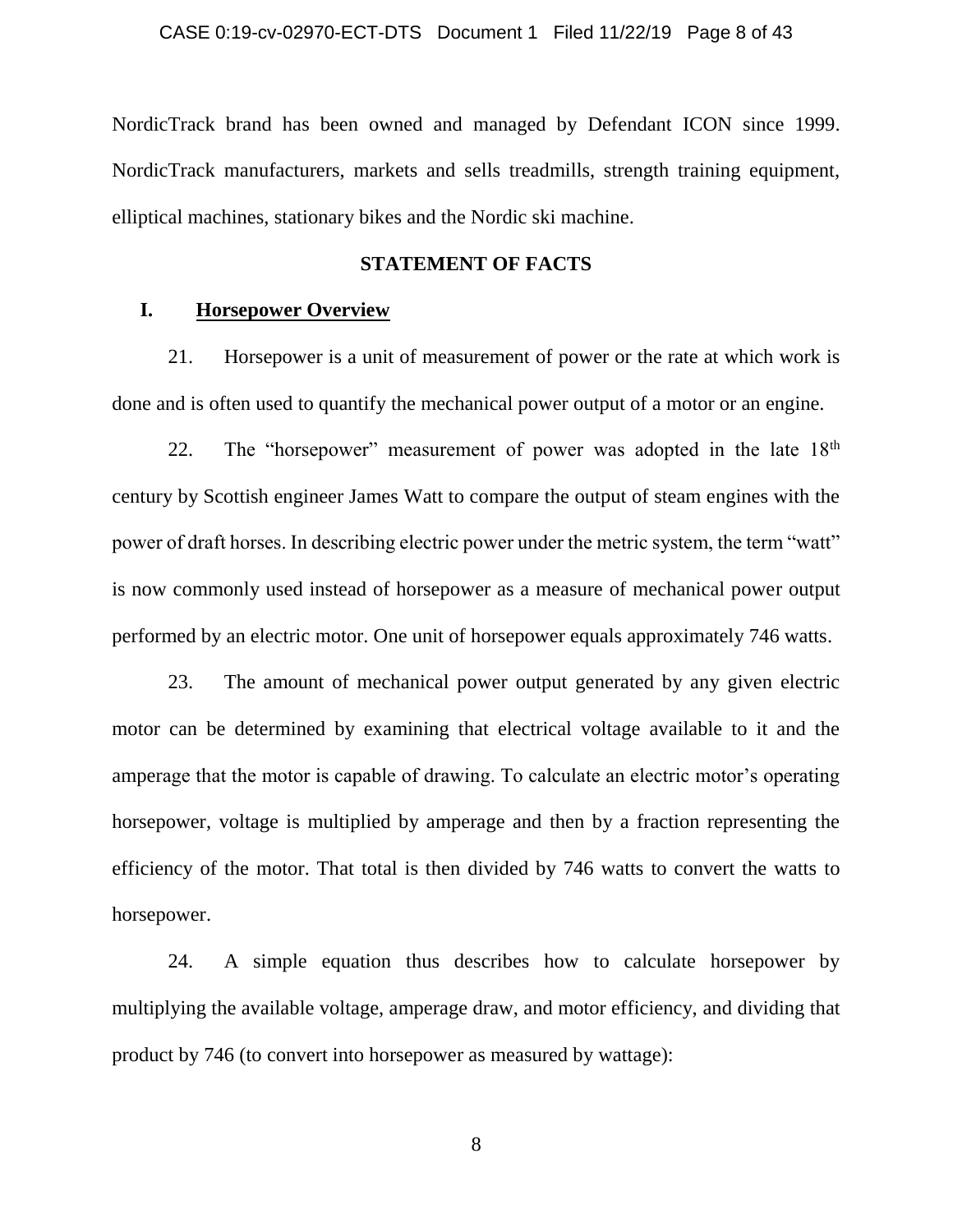# **(Voltage)** x **(Amperage)** x **(Motor Efficiency)** = **HP 746**

25. Most electrical outlets in American homes are equipped with the standard 15-amps, with two slots and a U-shaped grounding third hole and have an accompanying 120-volt circuit. A 15-amp circuit is usually served by 14-gauge wire and is protected by a 15-amp circuit breaker or fuse based on building and electrical codes.

26. Defendants' Treadmills are rated at 15 amps with a 110-volt circuit, which equates to a theoretical maximum output power of 1,650 watts or 2.21 horsepower output without taking into consideration the motor's actual efficiency<sup>3</sup> and power factor losses, which further decrease the motor's horsepower output. Heat and other factors decrease the motor's efficiency, and therefore further decrease the power output of the motor while in actual use.

27. After factoring the effects of the power factor and efficiency losses, NordicTrack's Treadmills are capable of providing only a fraction of the advertised CHP that NordicTrack markets its Treadmills as capable of providing while in household use.

28. It is beyond the safety rating for an electrical device to draw more power than the receptacle and household electrical circuit is designed for. If an electrical device does draw more power than the household electrical circuit is designed for, the circuit-breaker will flip and cut off power to that circuit. As such, NordicTrack treadmills are incapable of

<sup>&</sup>lt;sup>3</sup> Electric motor efficiency is the measure of the ability of an electric motor to convert electrical energy to mechanical energy.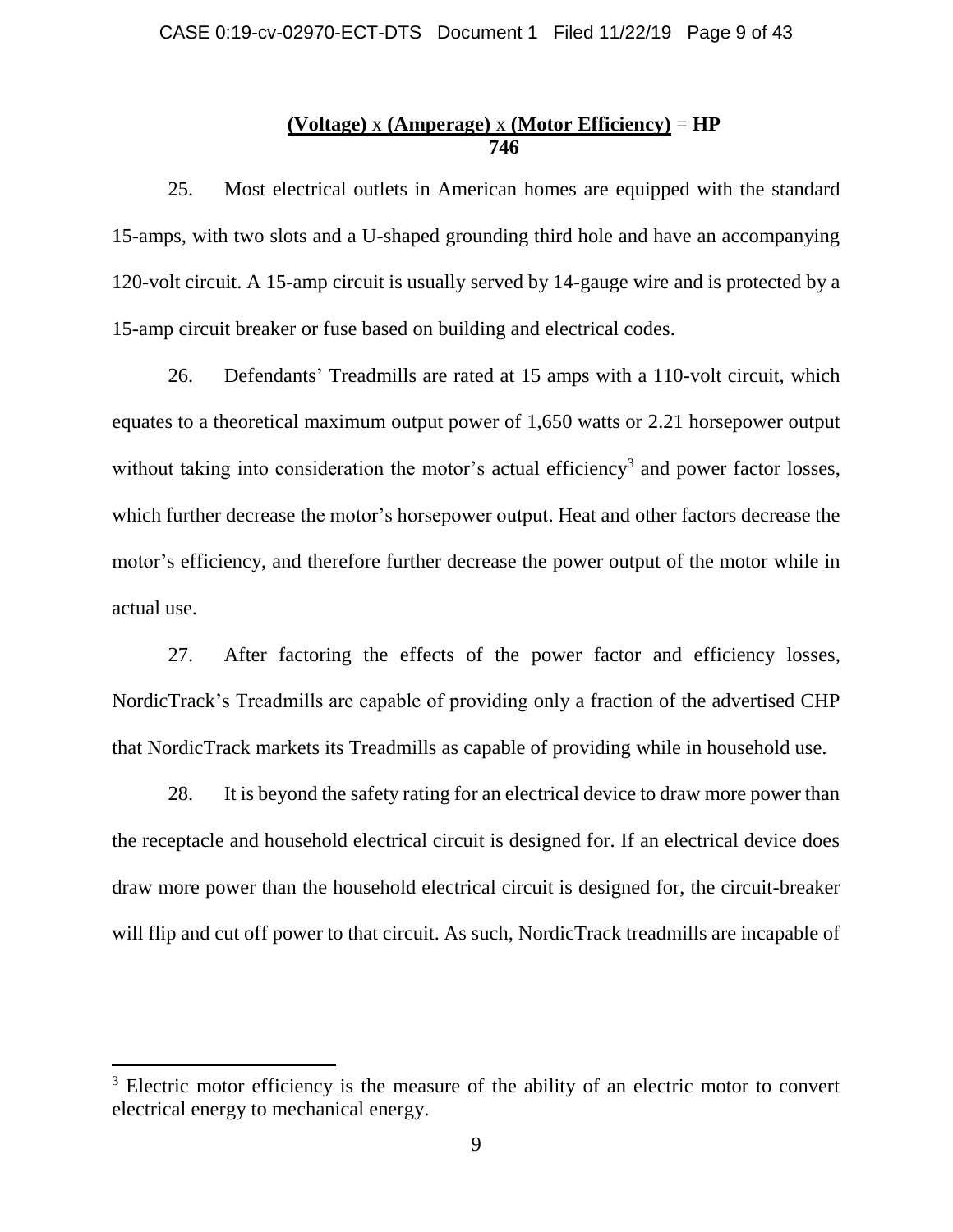### CASE 0:19-cv-02970-ECT-DTS Document 1 Filed 11/22/19 Page 10 of 43

drawing more power than a household outlet is capable of providing during actual household use.

29. In addition to the power input limits available during household use, the Treadmills themselves are equipped with an electronic control board that regulates the amperage draw and further limits the horsepower capabilities.

30. Defendants' Treadmills are only capable of producing a fraction of the misrepresented CHP due to the Treadmill's onboard electrical circuit breaker, as well as common household electrical limits found in households throughout the United States.

31. NordicTrack's horsepower representations seem to defy the laws of physics and allow NordicTrack's Treadmills to output more CHP than the Treadmills are actually capable of producing from a common household outlet power source in the United States and for which the Treadmills are rated and marketed. Based on NordicTrack's misleading horsepower representations, Defendants' Treadmills purportedly output more CHP than possible from the actual energy input from a household outlet receptacle.

### **II. Continuous Horsepower**

32. NordicTrack markets and sells the Treadmills as maintaining a certain "continuous horsepower," or "continuous duty horsepower." CHP can be defined as a measurement of the motor's ability to maintain and continuously produce power over an extended period of time without exceeding the current rating of the motor.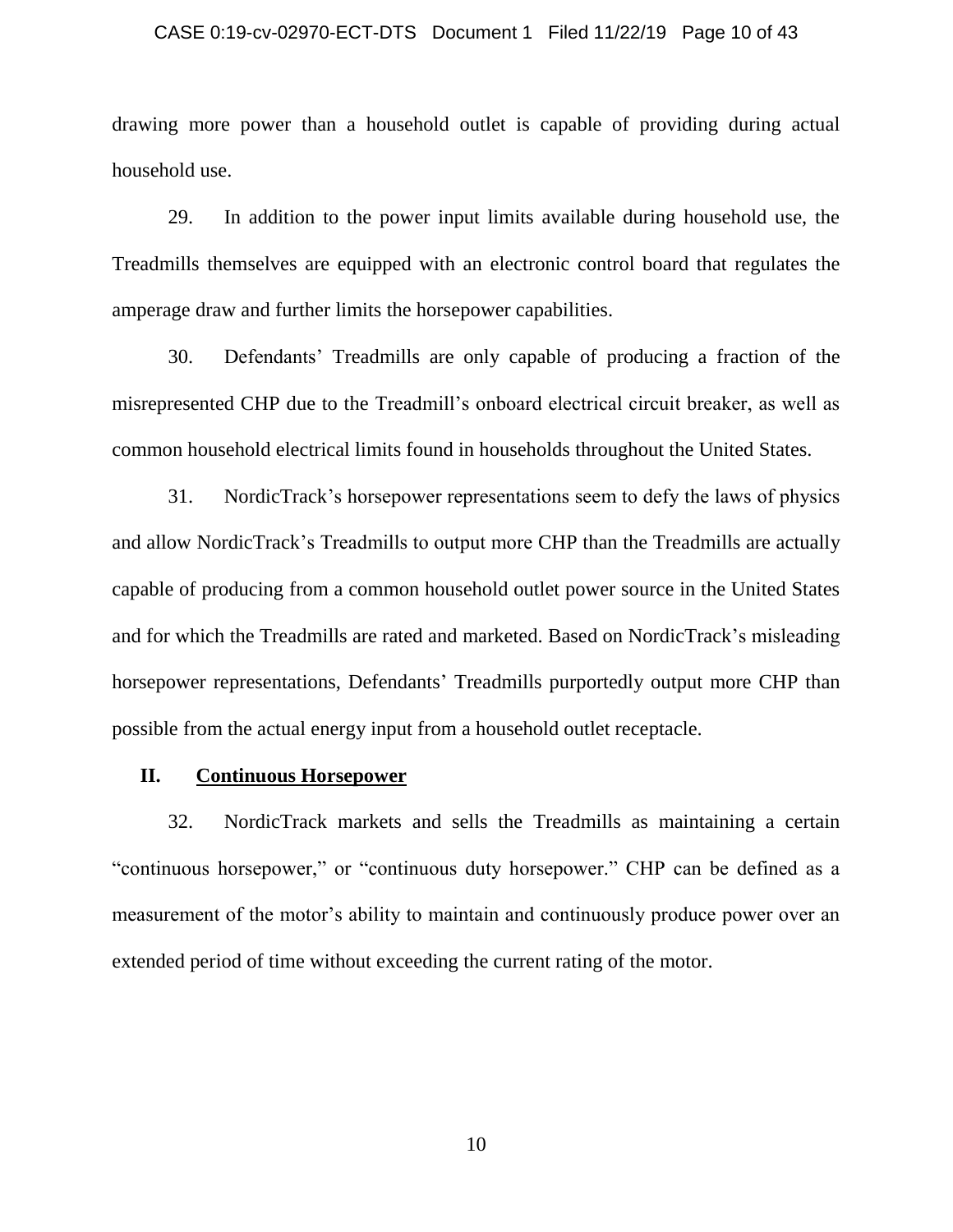### CASE 0:19-cv-02970-ECT-DTS Document 1 Filed 11/22/19 Page 11 of 43

33. CHP is often considered to be the most accurate indicator of a motor's power output because, as Defendant ICON states, "it is performed at the voltage used in application by the particular motor." 4

34. The CHP associated with a particular treadmill is meant to define "*how much power is maintained throughout the workout*."<sup>5</sup> Additional industry experts have made clear that a "*continuous duty motor measures the minimum horsepower delivered at all points during a workout*."<sup>6</sup>

35. The CHP associated with a treadmill is the "*measure of sustained power during regular use*. The continuous motor power is what is consistently delivered during heavy usage over an extended period of time."<sup>7</sup>

36. When assessing the CHP of a treadmill, "the measurement is taken over an extended period of time. *It shows that the motor can maintain the power it is rated for without lagging or slowing down under strain.*" 8

37. The advertised CHP capabilities associated with NordicTrack's Treadmills are deliberate misrepresentations because the Treadmill motor is incapable of maintaining the stated CHP rating at any time during the consumer's workout. In fact, NordicTrack's

<sup>4</sup> http://iconsupport.eu/what-difference-between-hp-and-chp (last accessed Oct. 24, 2019).

<sup>5</sup> https://www.treadmillreviews.net/treadmill-motors-what-you-need-to-know/ (emphasis added) (last accessed Oct. 24, 2019).

 $6$ https://blog.johnsonfitness.com/blog/treadmill drive motors and the question of hors epower/ (emphasis added) (last accessed Oct. 24, 2019).

<sup>7</sup> https://treadmill-ratings-reviews.com/treadmill-articles/facts-about-treadmill-motors/ (emphasis added) (last accessed Oct. 24, 2019).

<sup>8</sup>https://www.treadmillreviews.com/treadmill-buying-guide/ (emphasis added) (last accessed Oct. 24, 2019).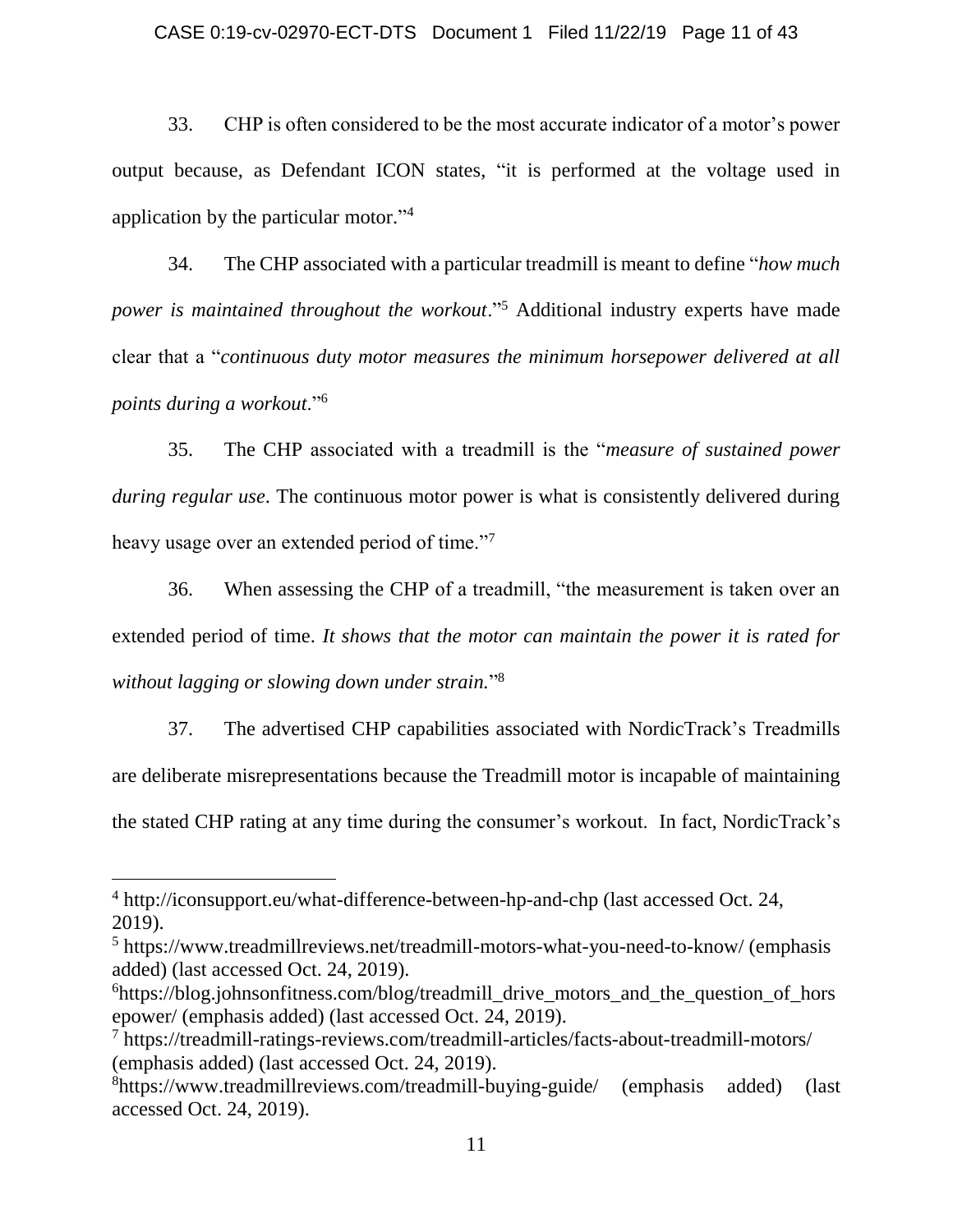# CASE 0:19-cv-02970-ECT-DTS Document 1 Filed 11/22/19 Page 12 of 43

Treadmills are not capable of achieving the advertised CHP at any time during a consumer's workout.

38. In order for NordicTrack to even come close to achieving the misrepresented horsepower capabilities of its Treadmills, NordicTrack bases its misleading horsepower representations on an inflated laboratory testing power draw (amperage) not possible in household use. The laboratory testing power input far exceeds the current rating of the Treadmill motors while in household use, and thus cannot be truthfully represented, by definition, as the Treadmills' CHP capabilities to Plaintiff and the Class Members.

39. NordicTrack's advertised CHP is a misleading power metric for a consumer to evaluate unless the motor is actually capable of attaining the CHP in actual use and under standard operating conditions. A reasonable consumer is led to believe that the CHP representations are actually achievable while in normal exercise use based on NordicTrack's horsepower misrepresentations. Reasonable consumers cannot properly evaluate the Treadmills' power metrics due to NordicTrack's misleading and false statements regarding the Treadmills' inflated CHP.

### **III. NordicTrack's CHP Misrepresentations and Misleading Statements**

40. NordicTrack promotes the Treadmills in numerous market outlets including its own treadmill blog. NordicTrack makes clear that although "it's not 'sexy', the motor on your treadmill is one of the most important features when choosing your machine."<sup>9</sup>

<sup>9</sup> https://nordictracktreadmillblog.com/treadmill-motor/ (last accessed Oct. 24, 2019).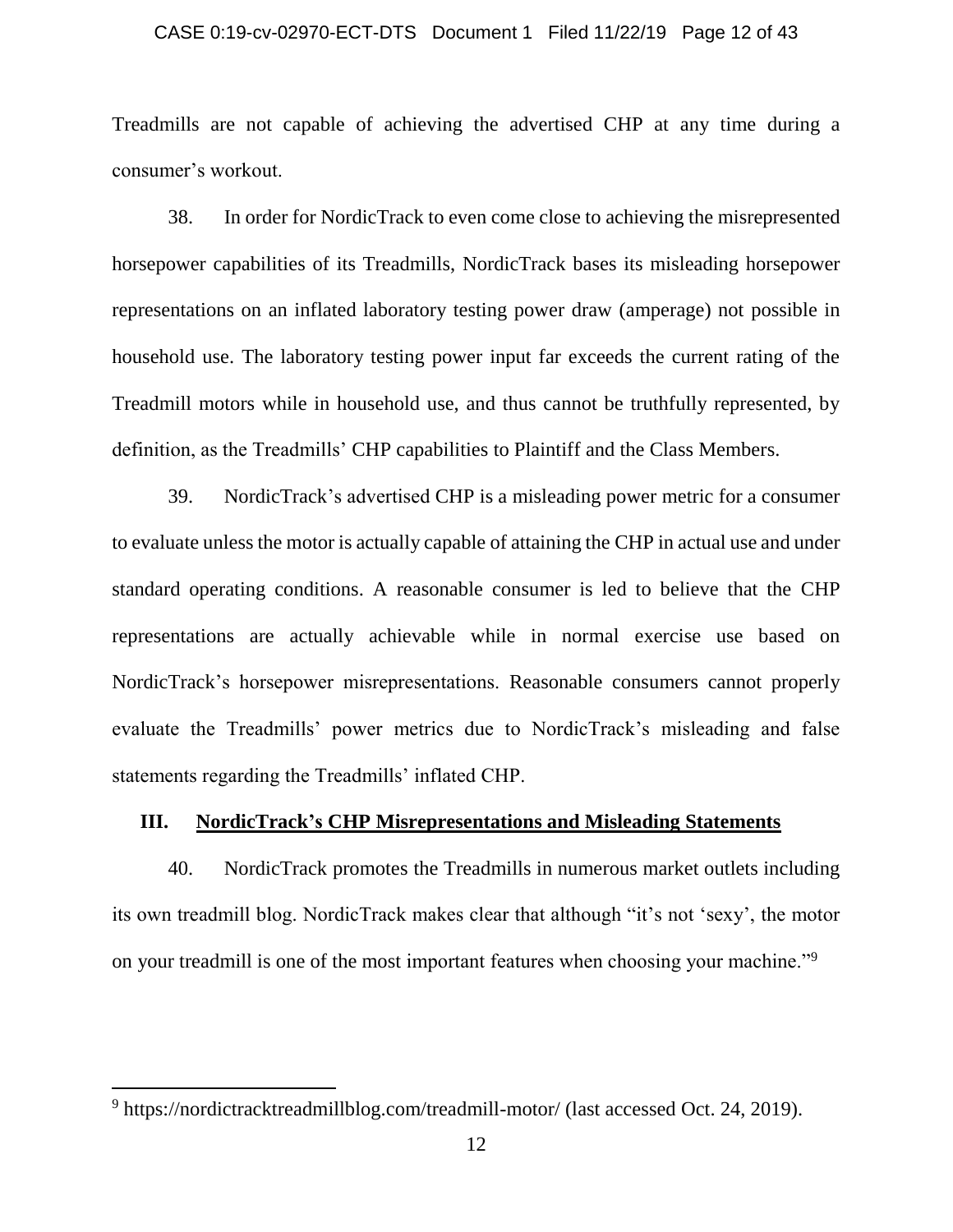### CASE 0:19-cv-02970-ECT-DTS Document 1 Filed 11/22/19 Page 13 of 43

41. Focusing directly on the power capabilities of its X11i incline trainer treadmill, Defendants points to their "monster 4.25 motor [which] means it can hold up to heavy or frequent use with ease."<sup>10</sup>

42. NordicTrack touts that its treadmill "machine works as hard as you with up to an incredible 4.25 CHP DurX™ Commercial Plus motor, powering your calorietorching iFit workout."<sup>11</sup>

43. NordicTrack also claims that its T Series treadmill "machine works as hard as you with up to an incredible 3.6 CHP DurX™ Commercial Plus motor. Your calorietorching iFit workouts will never be the same."<sup>12</sup>

44. NordicTrack further states that "[t]he 3.0 continuous horsepower DurX™ motor features…a built-in ground brush [which] ensure[s] the motor performs with quiet reliability mile after mile."<sup>13</sup> Defendants representations clearly indicate that the CHP is delivered to the consumer while working out "mile after mile."

45. The NordicTrack Blog explains that the "CHP is found by measuring the continual use of the motor at the highest listed horsepower" which is "helpful to runners who plan on doing a good bit of training on their treadmills."<sup>14</sup> NordicTrack is clearly representing that the CHP is the treadmill power achieved in continual use during a runner's workout.

<sup>10</sup> https://nordictracktreadmillblog.com/ (last accessed Oct. 24, 2019).

<sup>&</sup>lt;sup>11</sup> https://www.nordictrack.com/commercial-treadmills (last accessed Oct. 1, 2019).

<sup>12</sup> https://www.nordictrack.com/t-series-treadmills (last accessed Oct. 1, 2019).

<sup>&</sup>lt;sup>13</sup> https://www.workoutwarehouse.com/treadmills/c-990 (last accessed Oct. 24, 2019).

<sup>&</sup>lt;sup>14</sup> https://www.nordictrack.com/learn/knowing-the-difference-between-treadmill-motors/ (last accessed Nov. 8, 2019).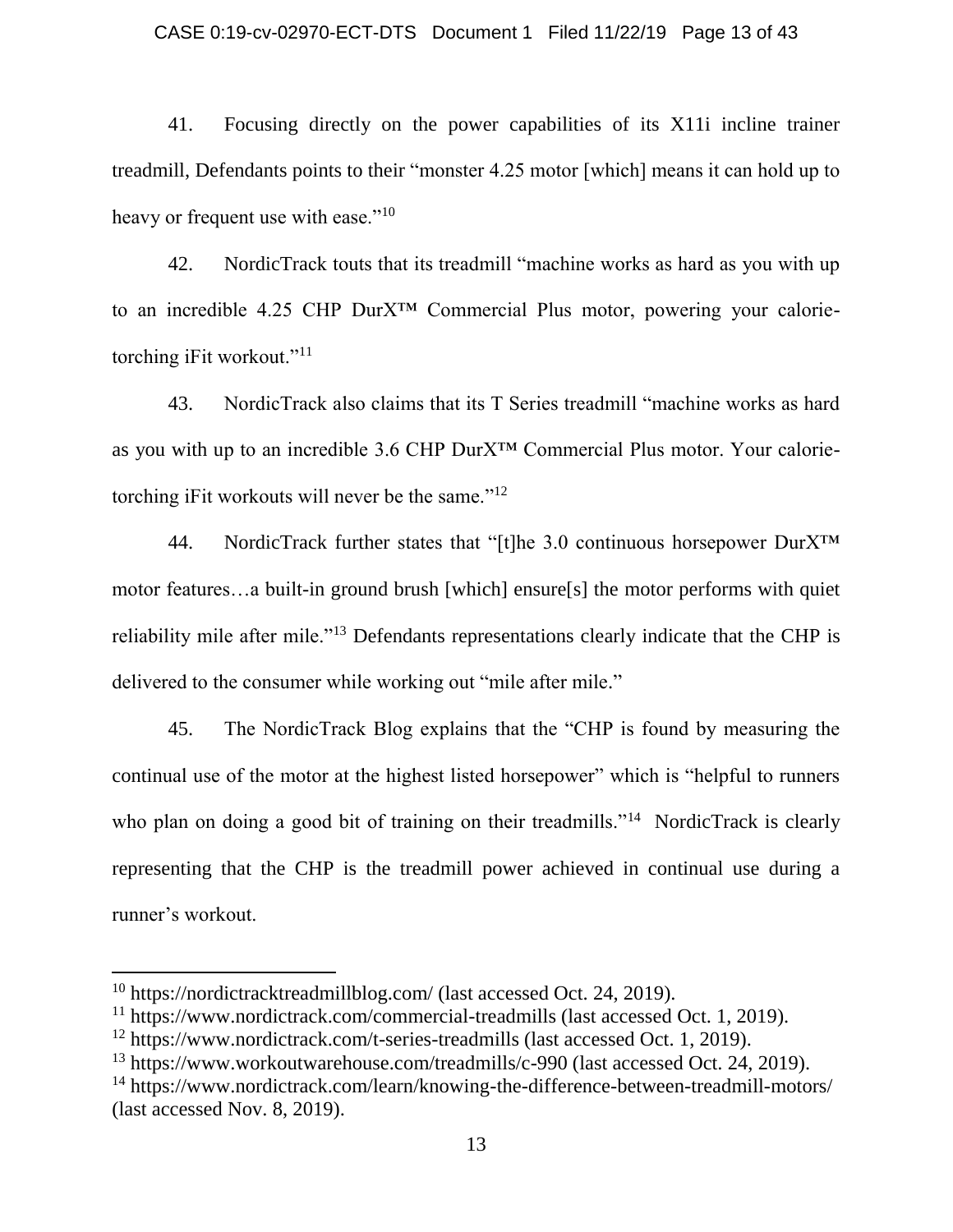### CASE 0:19-cv-02970-ECT-DTS Document 1 Filed 11/22/19 Page 14 of 43

46. NordicTrack sells many of its Treadmills through Amazon.com and proclaims the "Proven Performance" of the T Series Treadmills (6.5S & 6.5Si Models) using a "Durable 2.6 CHP Motor," is perfect for "running, jogging, and walking in the comfort of your home" and picture a "durable 2.6 CHP motor."<sup>15</sup> Defendants' misrepresentations exemplify that a consumer will be able to achieve the represented CHP while in household use.



47. Additional treadmill reviews parrot Defendants' misrepresentations and further mislead reasonable consumers such as Plaintiff. The T 6.5Si model "has a commercial 2.6 CHP motor, giving it greater durability and power than can usually be found in a treadmill in this price range" and has the "commercial [2.6 CHP] DurX motor, which makes it a stronger motor...."<sup>16</sup>

<sup>15</sup> https://www.amazon.com/NordicTrack-Treadmills-6-5S-6-5Si-

Models/dp/B07RZ3NX6J (last accessed Oct. 28, 2019).

l

<sup>16</sup> https://www.treadmillreviews.com/nordictrack-t-6-5-si-treadmill-review/ (last accessed Oct. 2, 2019).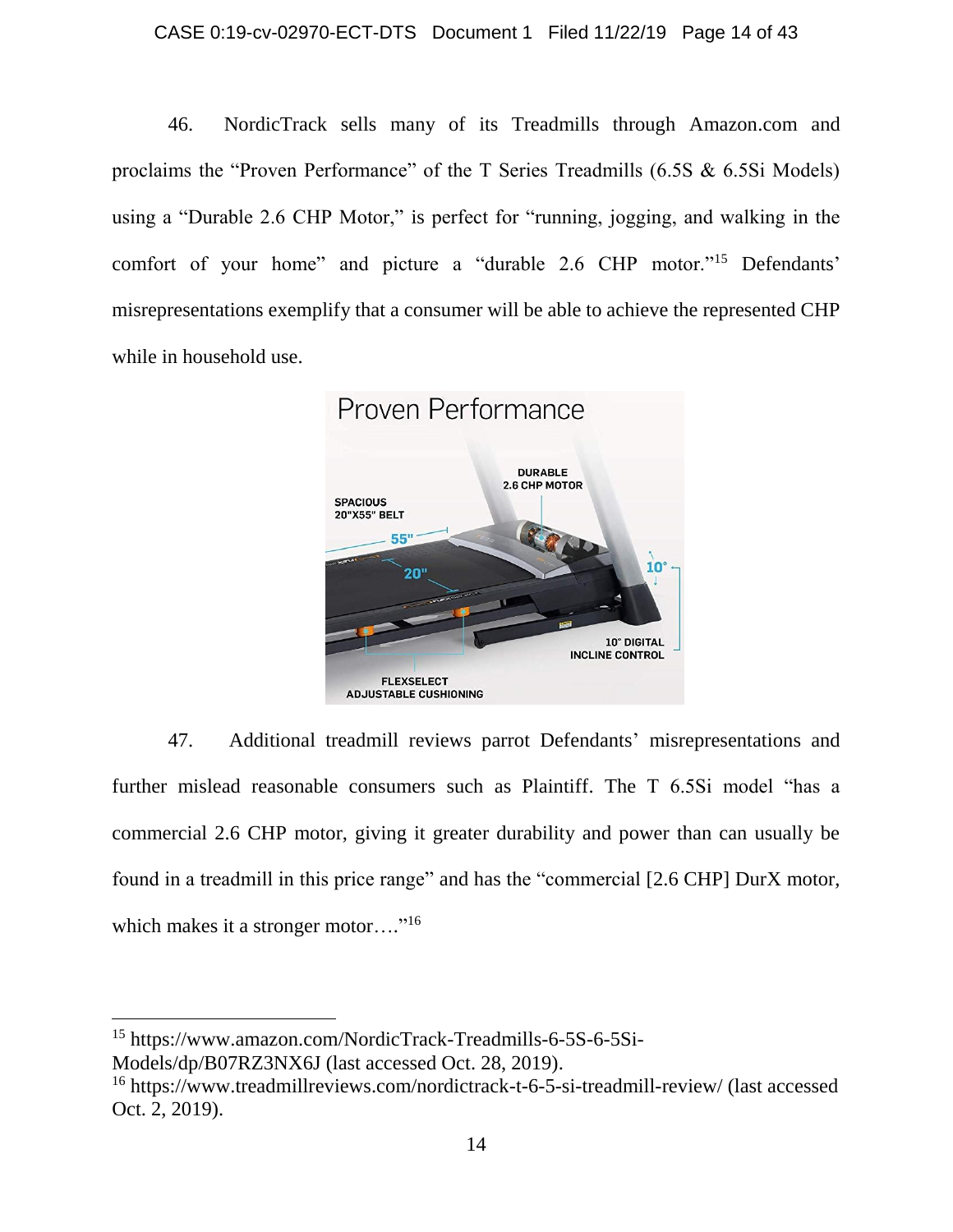### CASE 0:19-cv-02970-ECT-DTS Document 1 Filed 11/22/19 Page 15 of 43

48. Representations by Defendants also extend to the actual product branding misrepresentations of CHP capabilities on the treadmill running deck itself, "2.6 CHP" Smart Drive System.



49. In addition to NordicTrack's online advertising and marketing horsepower misrepresentations, NordicTrack's in-store floor model displays across the country at Dick's Sporting Goods prominently exhibit NordicTrack's CHP as a major selling feature (picture taken at Dick's Sporting Goods, Richfield, MN, Oct. 2, 2019) (highlighting added).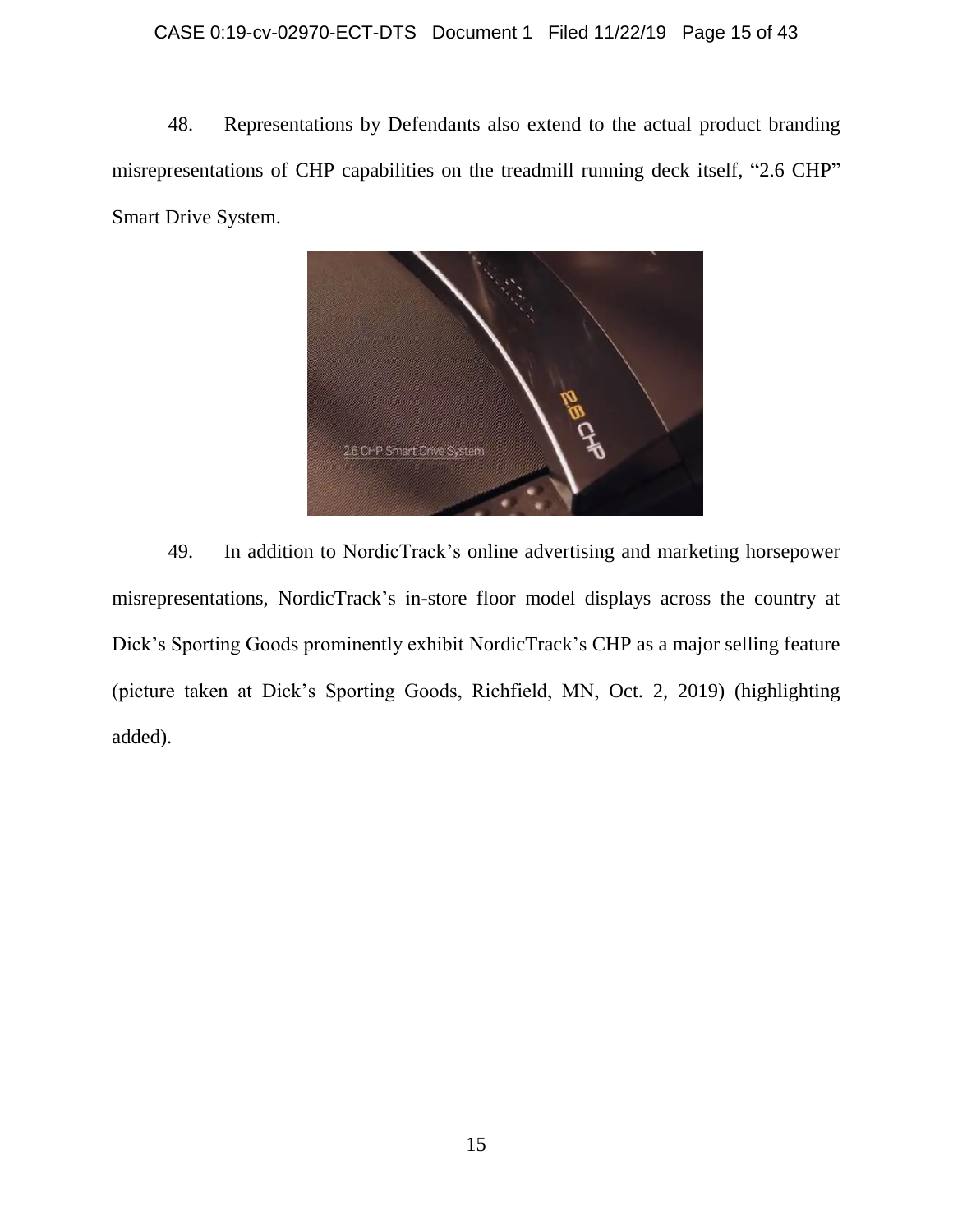

50. In direct correlation to the misrepresented horsepower and the various treadmill models that NordicTrack offers, Defendants have priced the models according to the misleading CHP associated, incrementally increasing the price premium based on successively higher CHP representations.

51. NordicTrack's advertised CHP rating is fictitious when compared to the actual horsepower available in normal household operation. In order to achieve the misleading CHP output that NordicTrack claims the Treadmills are capable of achieving, the power input necessary when plugged into a consumer's household outlet would have to be two to three times the actual capability of the electrical infrastructure found in American homes.

52. The CHP misrepresentations made by NordicTrack are more than mere subjective promotional statements that could be considered advertising puffery. NordicTrack's CHP misrepresentations are an objectionably measurable and quantifiable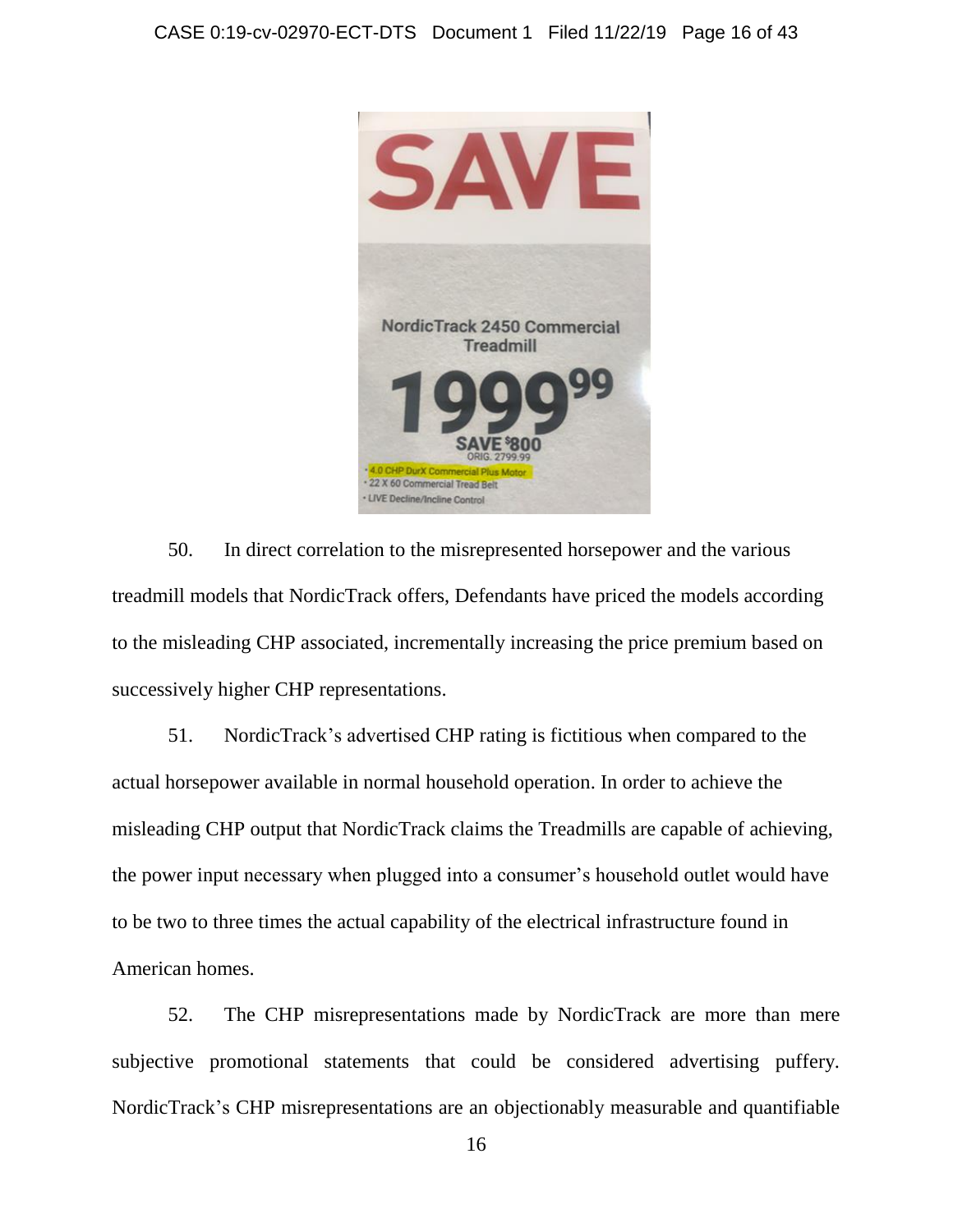metric that a reasonable consumer is drawn to believe is real and achievable when using the Treadmills for ordinary exercise use.

# **CLASS ACTION ALLEGATIONS**

53. It is believed that there are tens of thousands of Class Members across the

United States who have purchased NordicTrack's Treadmills.

54. Under Fed. R. Civ. P. 23(b)(2) and (b)(3), Plaintiff brings this suit on behalf

of herself and a nationwide class (the "Nationwide Class" or "Class") defined as follows:

All persons in the United States who purchased a NordicTrack treadmill, during the maximum period of time permitted by law, for personal, family, or household purposes, and not for resale.

55. Under Fed. R. Civ. P. 23(b)(2) and (b)(3), Plaintiff brings this suit on behalf

of herself and a Minnesota-statewide class (the "Minnesota Class" or "Subclass") defined

as follows:

All persons in the State of Minnesota who purchased a NordicTrack treadmill, during the maximum period of time permitted by law, for personal, family, or household purposes, and not for resale.

56. Plaintiff specifically excludes ICON and NordicTrack, their employees, agents, officer, directors, legal representatives, successors, subsidiaries, parent entities, or predecessors; class counsel and its employees; and the judicial officers and its associated court staff assigned to this case from the proposed Classes.

57. The definitions of the Class and Subclass are unambiguous, and Plaintiff is a member of the Class and Subclass she individually seeks to represent.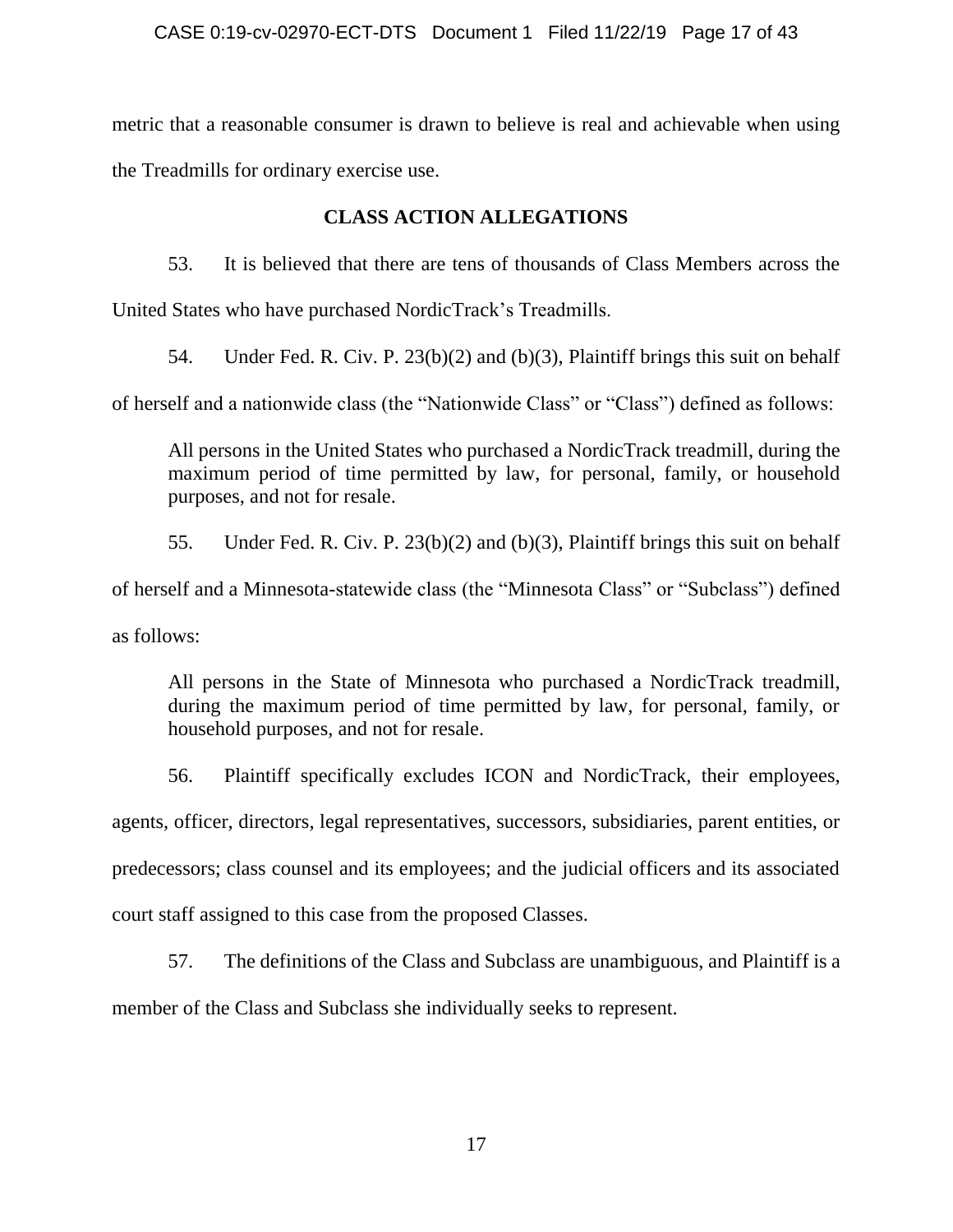### CASE 0:19-cv-02970-ECT-DTS Document 1 Filed 11/22/19 Page 18 of 43

58. Plaintiff reserves the right to amend or modify the Class and Subclass definitions to create greater specificity, further division into subclasses, or limitation to particular issues as this case progresses.

59. The Nationwide Class is so numerous and geographically dispersed that joining all Class members would be impracticable. The exact number of Class members is unknown by Plaintiff at this time and can only be ascertained through appropriate discovery. Plaintiff believes that the Class numbers at least in the tens of thousands.

60. The Subclass is no numerous and geographically dispersed in Minnesota that joining all the member would be impracticable. The exact number of members in the Subclass is unknown by Plaintiff at this time and can only be ascertained through appropriate discovery. Plaintiff believes the Subclass consists of at least 100 potential class members.

61. Plaintiff's claims are typical of the claims of the Class because Plaintiff purchased a NordicTrack treadmill that was sold with a misleading CHP rating and suffered a pecuniary loss as a result of the purchase. Plaintiff's claims have the same essential characteristics as all other Class members' claims and the evidence to establish the facts and claims stated herein will be the same for Plaintiff and all other members of the Classes. All claims are based on the course of conduct and similar legal theories. All Class members, including Plaintiff, suffered the same type of injury and possess the same interests in pursuing this case as does Plaintiff, and none benefitted from the misleading representations. A single resolution of these claims would be preferable to a multiplicity of similar actions.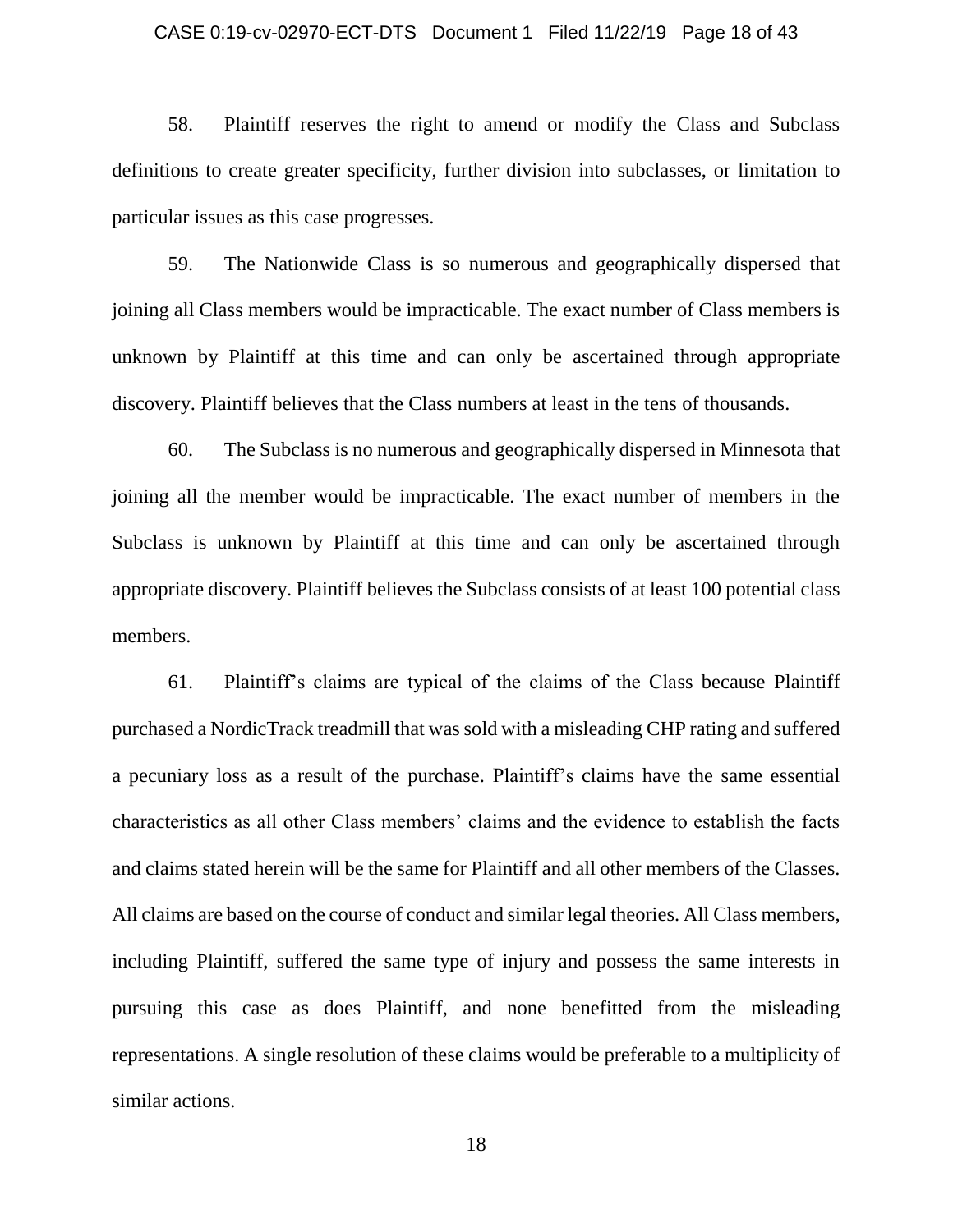### CASE 0:19-cv-02970-ECT-DTS Document 1 Filed 11/22/19 Page 19 of 43

62. Plaintiff's claims are typical of the claims of the Subclasses because Plaintiff purchased a NordicTrack treadmill sold with a misleading horsepower rating and suffered a pecuniary loss as a result of the purchase. The Subclass claims have the same essential characteristics as all other Subclass members' claims and the evidence to establish the facts and claims stated herein will be the same for Plaintiff and all other members of the Subclass. Each Subclass claim is based on the course of conduct and similar legal theories. All Subclass members, including Plaintiff, suffered the same type of injury and possess the same interests in pursuing this case as do Plaintiff, and none benefitted from the misleading representations. A single resolution of these claims would be preferable to a multiplicity of similar actions.

63. Plaintiff will fairly and adequately protect the interests of the members of the Class and the Subclass and has retained counsel competent and experienced in class action litigation.

64. Defendants acted or refused to act on grounds generally applicable to the Class and the Subclass, thereby making it appropriate for the Court to render final injunctive relief regarding the Class as a whole and the Subclass as a whole. Specifically, NordicTrack continues to misrepresent the CHP available in the Treadmills.

65. Common questions of law and fact exist as to Class members' claims and Subclass members' claims and predominate over questions affecting only individual Class or Subclass members. Common legal and factual questions include, but are not limited to:

a. The nature of NordicTrack's promotion of CHP;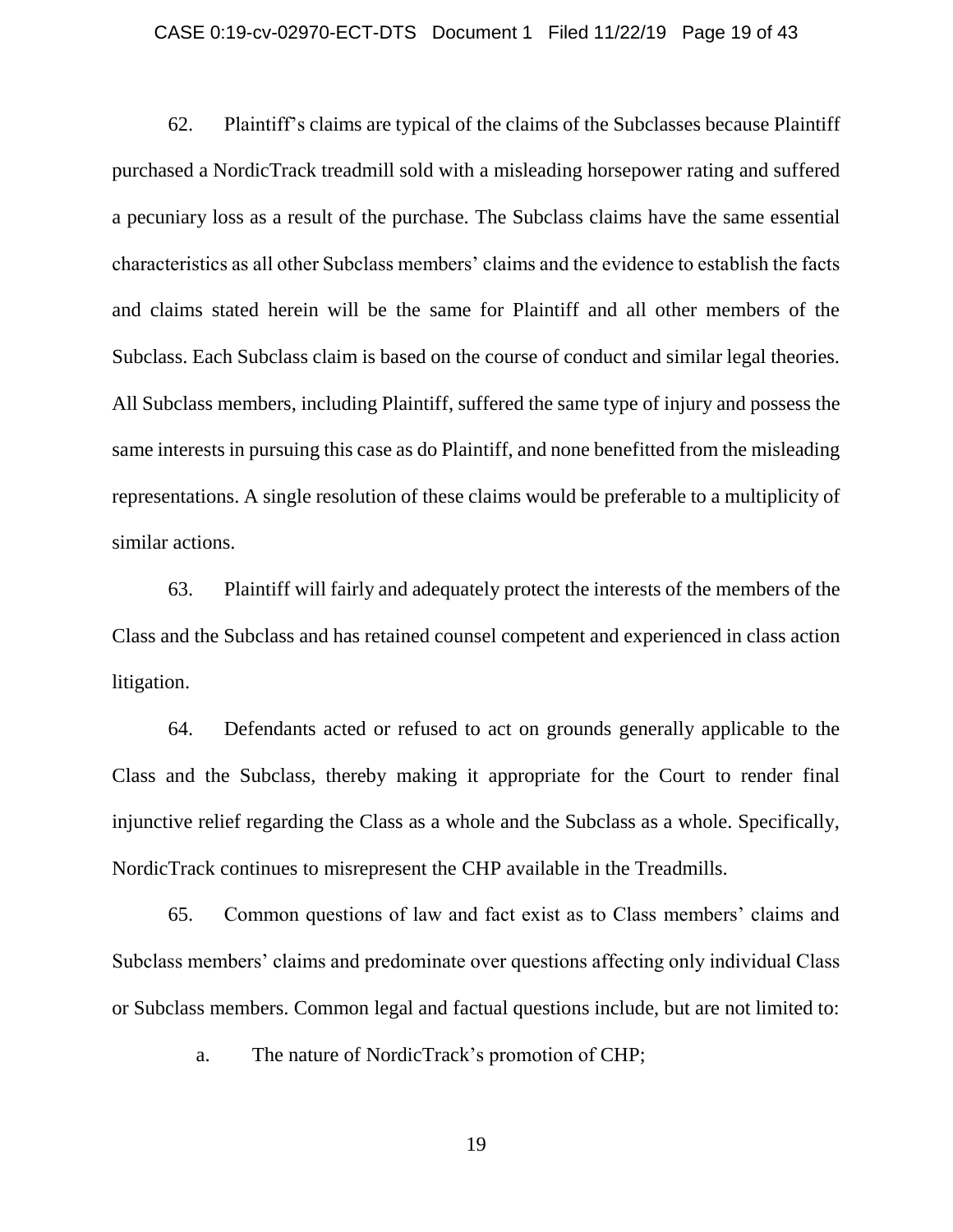- b. Whether NordicTrack misrepresented the CHP, and/or horsepower of the Treadmills;
- c. Whether the NordicTrack's "continuous horsepower" claims were false and/or misleading;
- d. Whether NordicTrack knew or should have known its claims regarding the Treadmills' horsepower were false and/or misleading;
- e. Whether NordicTrack's representations were material to consumers and the market;
- f. Whether the Treadmills produce the represented "continuous horsepower" for any time material to consumer operation and use;
- g. Whether NordicTrack placed "continuous horsepower" ratings on the Treadmills' packaging and store display;
- h. Whether NordicTrack provided point of sale materials to retailers for use in promoting NordicTrack's Treadmills and whether those materials included misleading references to CHP;
- i. Whether NordicTrack provided advertising copy or suggested promotional language to retailers for use in promoting NordicTrack's Treadmills and whether those materials included misleading references to CHP;
- j. Whether NordicTrack's CHP statements constituted contractual promises or warranties on the Treadmills;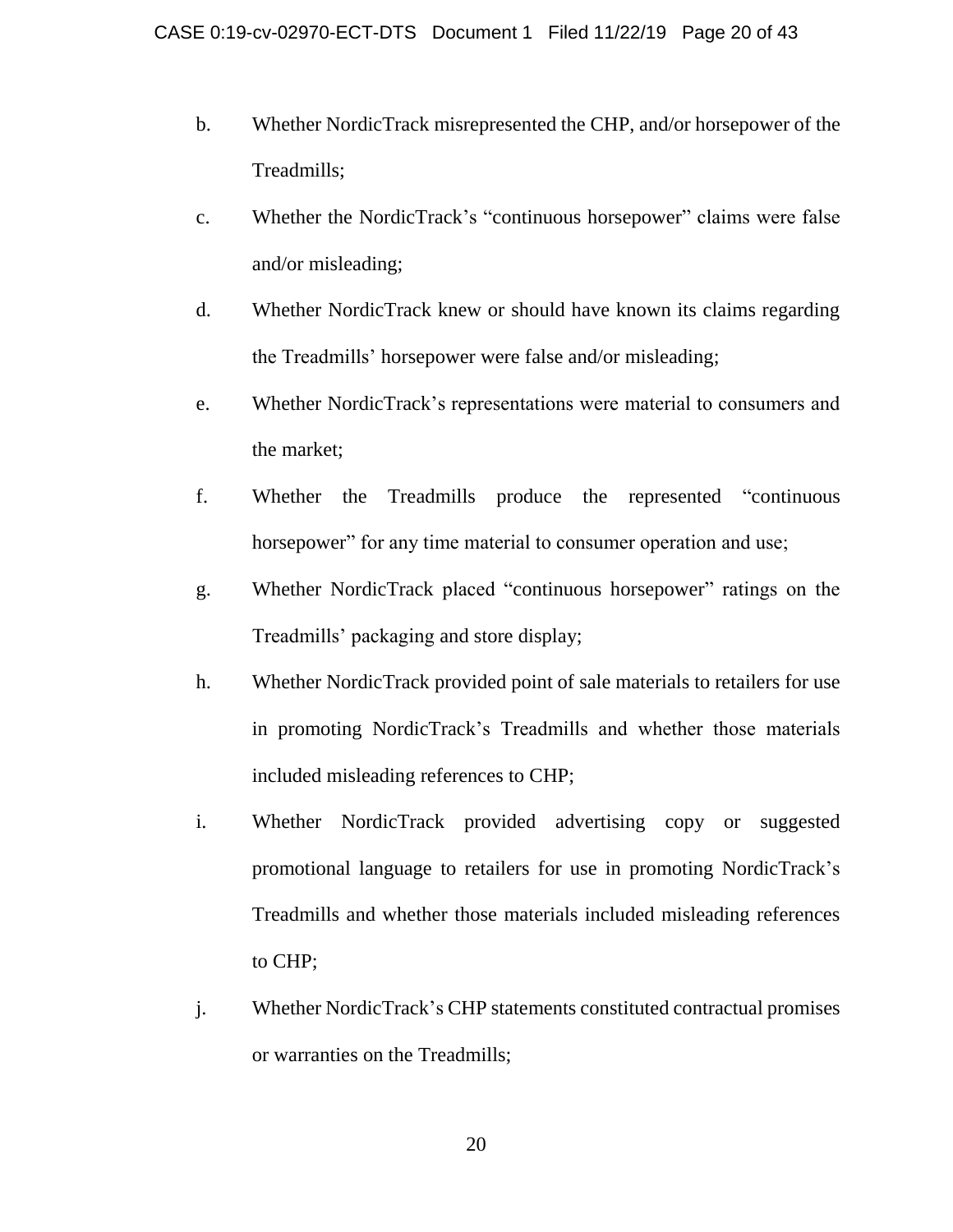- k. Whether NordicTrack's misleading representations caused it to receive money that it would not have received absent those representations;
- l. Whether NordicTrack's actions breached the duties it owed Plaintiff and the Class under express warranties for the Treadmills;
- m. Whether NordicTrack's actions breached the duties it owed Plaintiff and the Class under its implied warranties regarding the Treadmills;
- n. Whether Plaintiff and the Class paid more for the Treadmills than they would have paid absent NordicTrack's misleading horsepower representations;
- o. Whether Class members are entitled to damages, restitution, and/or monetary relief and if so, the amount and nature of such relief; and
- p. Whether the Court should enjoin NordicTrack from continuing to misrepresent the Treadmills' horsepower.

66. Resolution of each of these issues will turn upon evidence common to all Class and Subclass members.

67. Resolution of issues common to all Class and Subclass members will predominate over individual issues.

68. The issues common to the Class and the Subclass and the nature of the common relief creates a cohesive class for injunctive relief.

69. Treating this case as a class action rather than attempting multiple individual actions provides a superior method for the fair and efficient adjudication of this controversy because: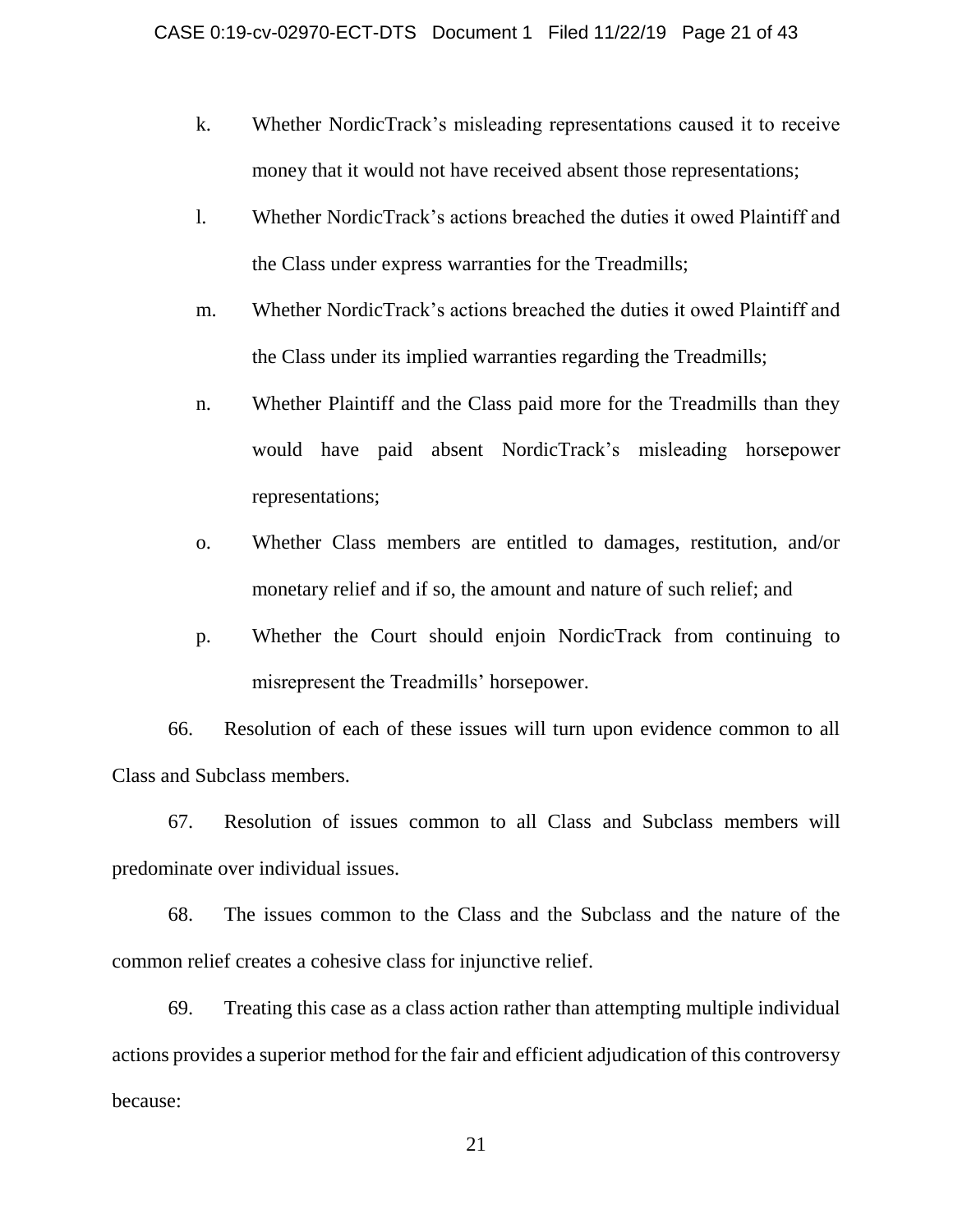- a. It will avoid a multiplicity of suits and consequential burden on the courts and Defendants;
- b. It would be virtually impossible for all members of the Class and/or Subclass to intervene as plaintiffs in this action;
- c. It would assure uniform application of the laws and a single, uniform decision across the board without sacrificing procedural fairness or bringing about other undesirable results;
- d. It will provide court oversight of the claims process, once NordicTrack's liability is adjudicated;
- e. It would permit a large number of similarly situated persons to prosecute their common claims in a single forum simultaneously, efficiently, and without the unnecessary duplication of effort and expense that numerous individual actions would engender; and
- f. It will permit the adjudication of relatively small claims by certain Class members, who could not afford to individually litigate such claims against a large corporate entity such as NordicTrack.

70. Plaintiff and the proposed Class and Subclass satisfy the requirements of Rule  $23(b)(1)(A)$ ,  $(b)(2)$ , and/or  $(b)(3)$ .

71. Plaintiff is not aware of any difficulties that are likely to be encountered in managing this action that would preclude its maintenance as a class action.

# **PRE-LAWSUIT NOTICE**

72. In a notice letter dated October 10, 2019, Plaintiff provided ICON and NordicTrack with proper pre-suit notice on behalf of Plaintiff and putative class members before filing this lawsuit in an attempt to address Defendants' horsepower misrepresentations without court intervention and allow Defendants the opportunity to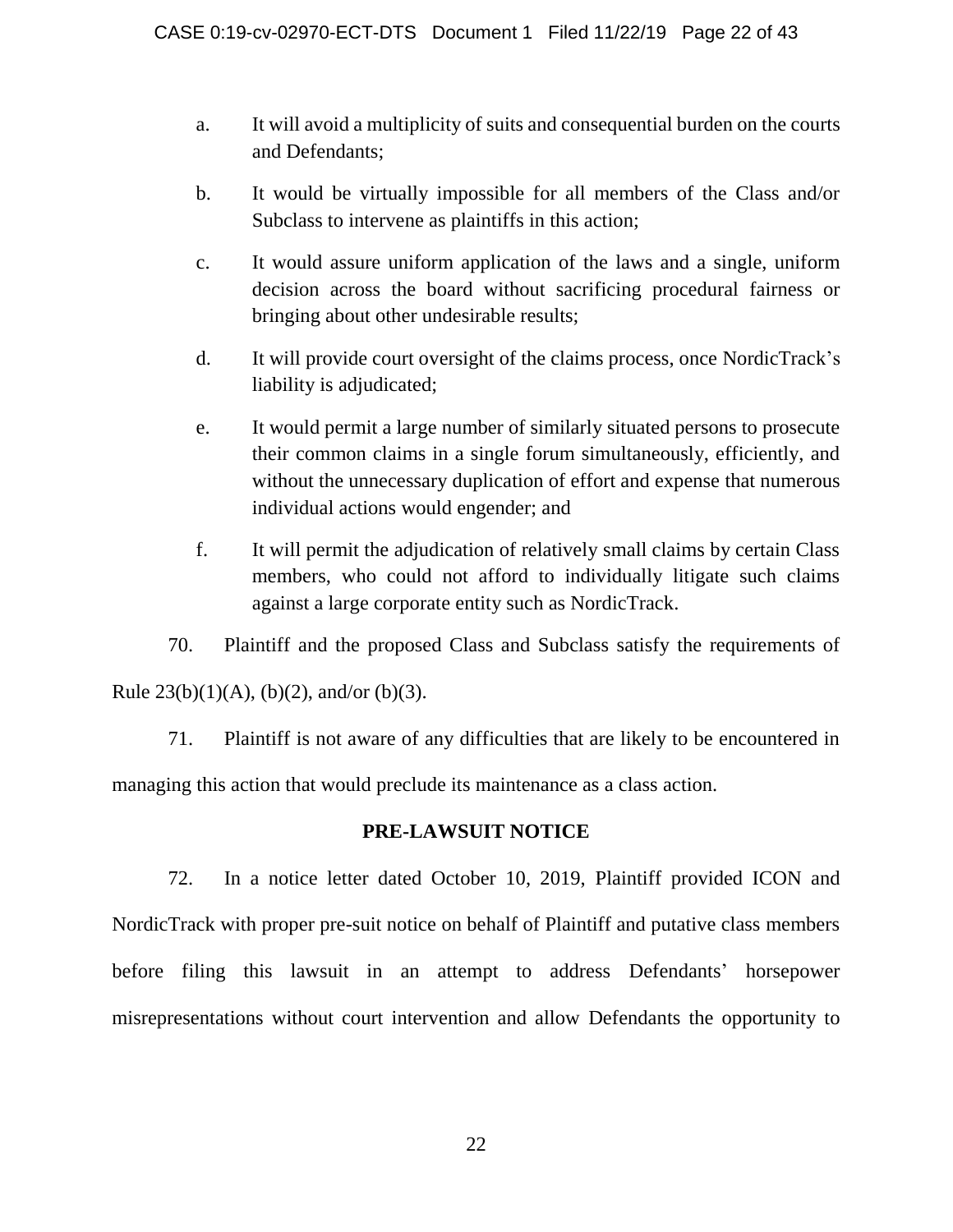### CASE 0:19-cv-02970-ECT-DTS Document 1 Filed 11/22/19 Page 23 of 43

cure. Defendant ICON acknowledged receipt of Plaintiff's notice letter in an October 11, 2019 email from ICON's legal counsel.

73. Plaintiff's October 10, 2019 notice letter was sent within a reasonable time after she discovered or reasonably should have discovered that her NordicTrack treadmill did not possess the represented 2.6 CHP.

74. In response to the October 10, 2019 pre-suit notice letter, NordicTrack indicated through its legal counsel that it fully stands behind its treadmill specifications and provided no indication that Defendants were willing to cure the treadmill horsepower misrepresentations.

## **COUNT 1 Breach of Express Warranty (on behalf of Nationwide Class)**

75. Plaintiff restates and incorporates all other allegations in this Complaint.

76. Plaintiff and the Class bring this count as a class action pursuant to Rule 23 of the Federal Rules of Civil Procedure.

77. Defendants represented on the Treadmills' packaging, on NordicTrack's website and on point-of-sale materials used for display and sale of the Treadmills that the Treadmills had certain horsepower specifications, as noted herein, which Plaintiff and other consumers reviewed and relied on as truths asserted before purchasing their Treadmills.

78. As detailed above, these representations are false and/or misleading, and the Treadmills Plaintiff and the Class members purchased do not conform to the above noted horsepower representations and cannot operate as promised during household usage.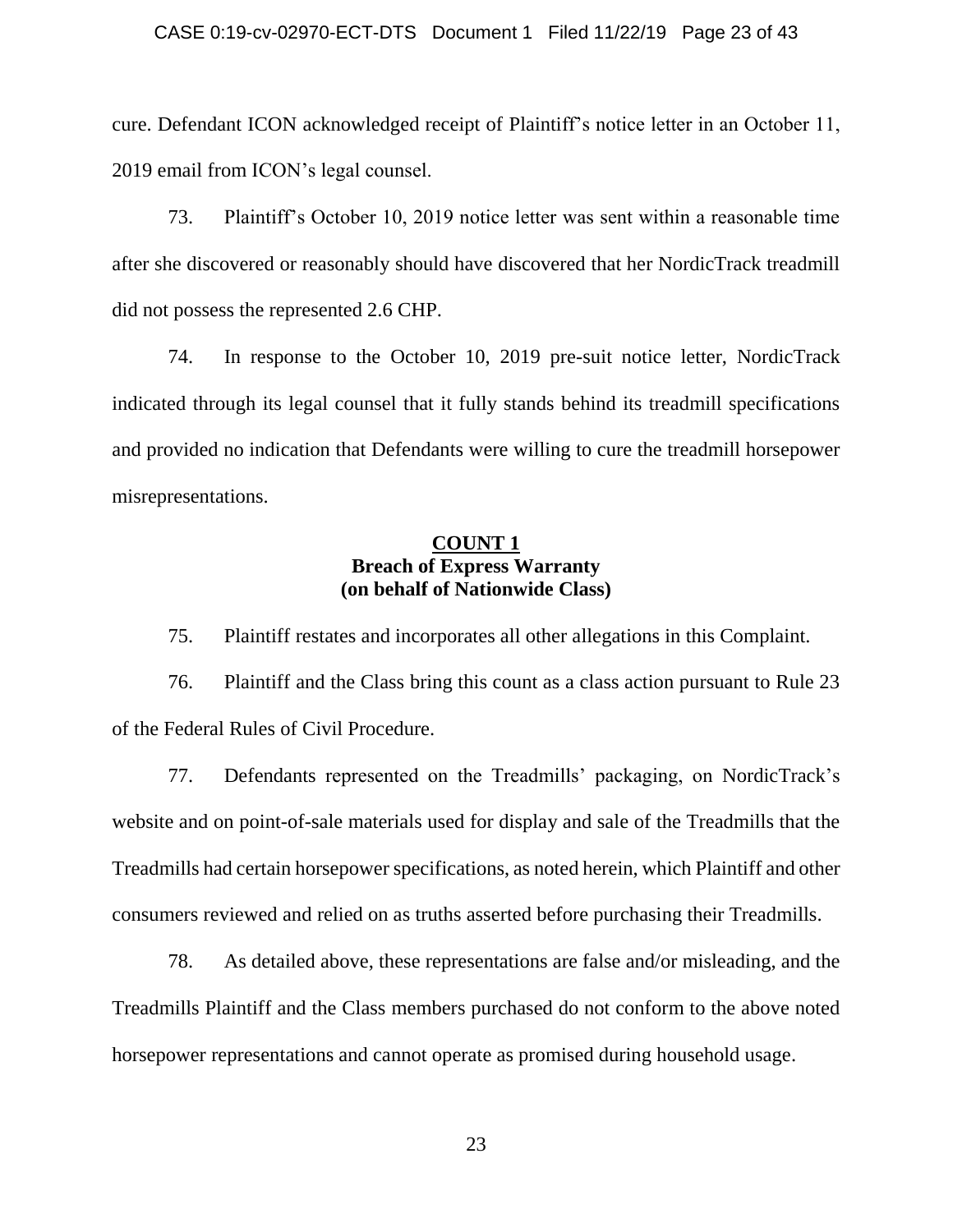### CASE 0:19-cv-02970-ECT-DTS Document 1 Filed 11/22/19 Page 24 of 43

79. These representations constitute express warranties as to the Treadmills' qualities, nature and performance.

80. These representations became part of the basis of the bargain for Plaintiff and the other Class members because they reviewed and considered such statements in deciding to purchase the Treadmills and because such statements are among the facts a reasonable consumer would consider material in the purchase of the Treadmills.

81. Plaintiff and the Class would not have purchased the Treadmills absent Defendants' representations that the Treadmills would operate at 2.6 CHP and above or would have paid substantially less for the Treadmills.

82. Defendants breached these express warranties because the Treadmills cannot reach the claimed horsepower even under ideal conditions during household operation, and certainly not during any usage time material to consumer use.

83. At the time the Treadmills were sold, Defendants knew that the written affirmation of facts or written promises regarding the level of horsepower were false and misleading.

84. Defendants have breached their promises and warranties by failing to provide goods conforming to the promised product specifications directly and proximately injured Plaintiff and the Class, by providing them with non-conforming Treadmills and creating an artificially inflated price for those Treadmills.

85. Plaintiff provided Defendants with notice 30 days before the filing of this lawsuit.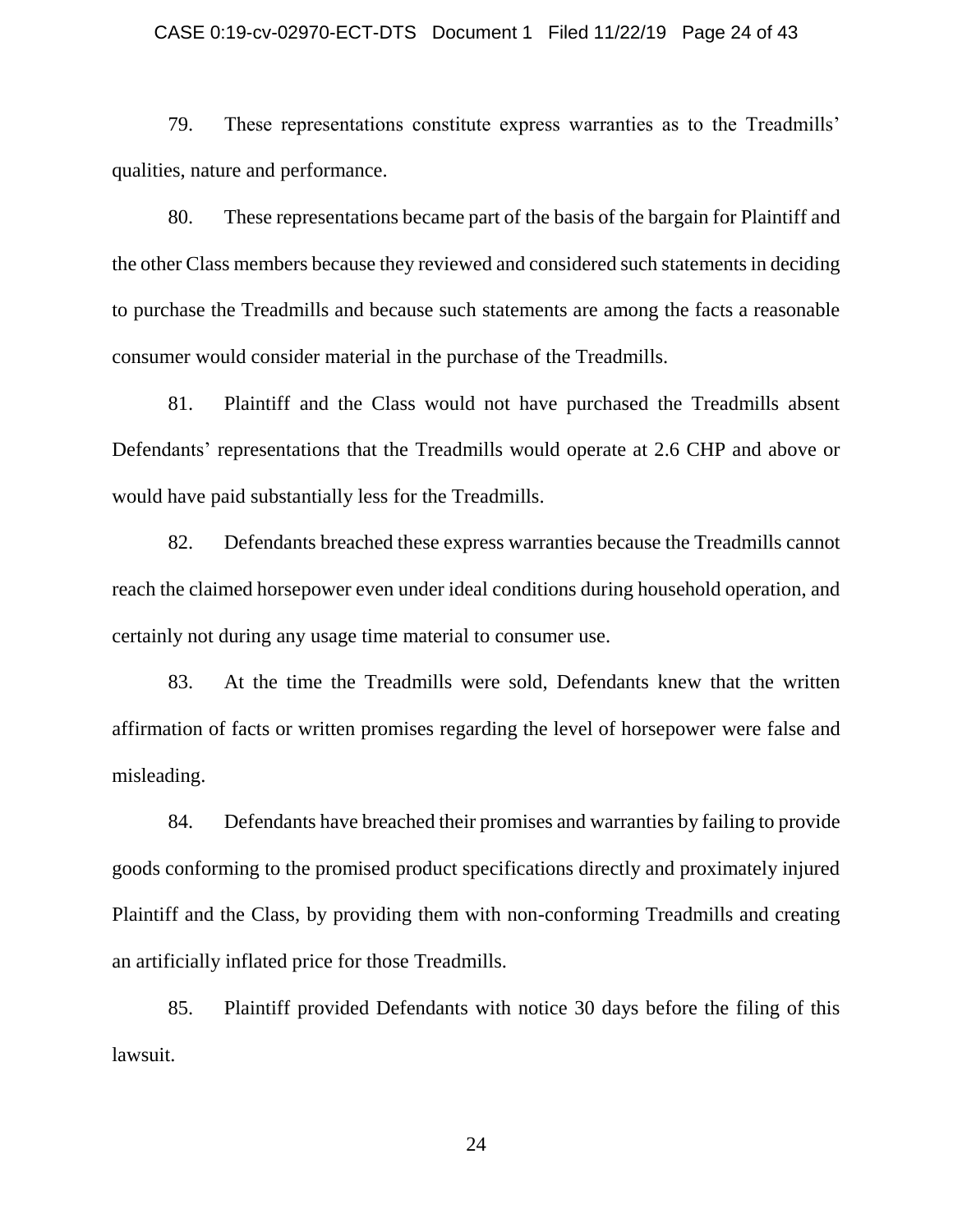86. Defendants' breach of the promises and warranties entitles Plaintiff and the Class to: (a) damages, in an amount to be determined at trial, and (b) an order requiring future representations to conform with the Treadmills' actual performance in the type of use for which they are intended.

## **COUNT 2 Breach of Express Warranty — Magnuson-Moss Warranty Act (on behalf of the Nationwide Class)**

87. Plaintiff restates and incorporates all other allegations in this Complaint.

88. Plaintiff and the Class bring this count as a class action pursuant to Rule 23 of the Federal Rules of Civil Procedure.

89. The Treadmills are consumer products as defined in 15 U.S.C. § 2301(1).

90. Plaintiff and the Class members are consumers as defined in 15 U.S.C. § 2301(3).

91. NordicTrack is a supplier and warrantor as defined in 15 U.S.C. §§ 2301(4) and (5).

92. NordicTrack provided Plaintiff and Class members "written warranties" within the meaning of 15 U.S.C. § 2301(6).

93. 15 U.S.C. § 2310(d) is satisfied because Plaintiff properly invokes the jurisdiction of this Court under CAFA.

94. This same section—15 U.S.C. § 2310(d)—provides a cause of action for any consumer who is damaged by the failure of a warrantor to comply with a written warranty.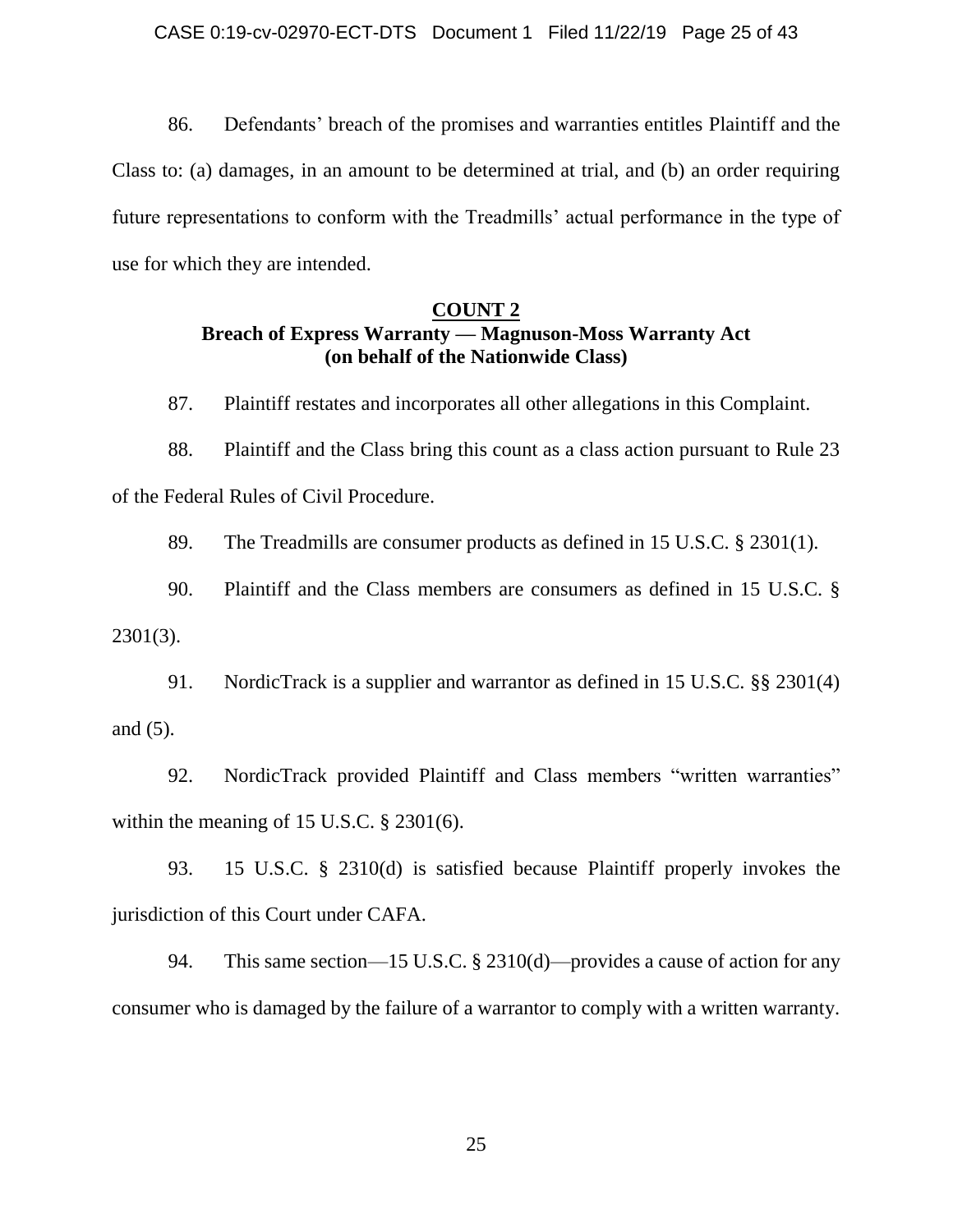### CASE 0:19-cv-02970-ECT-DTS Document 1 Filed 11/22/19 Page 26 of 43

95. Defendants made written warranties regarding the Treadmills to Plaintiff and Class members within the meaning of 15 U.S.C. § 2301(6) (hereinafter, "written warranties" or "express warranties").

96. Defendants breached express warranties made to Plaintiff and the Class members.

97. Defendants promised, affirmed, and expressly warranted that the Treadmills had 2.6 CHP or higher, and promised that the Treadmills would maintain 2.6 CHP or higher for their lifetimes. In other words, Defendants expressly warranted to Plaintiff and Class members that the Treadmills would meet a level of performance, or power output, associated with a 2.6 CHP or higher horsepower treadmill motor, for life.

98. The Treadmills are warranted to produce 2.6 CHP or higher for at least the duration of the lifetime warranty during household usage.

99. NordicTrack's horsepower warranties became part of the basis of the bargain for Plaintiff and other Class members because they reviewed and considered such statements in deciding to purchase the Treadmills, and because such statements are among the facts a reasonable consumer would consider material in the purchase of a high-end treadmill.

100. Plaintiff reviewed and considered NordicTrack's representations about the Treadmills producing at least 2.6 CHP before purchasing the Treadmills. But for Defendants' representations about the Treadmills' horsepower capabilities, Plaintiff would not have purchased the Treadmill or would have paid substantially less for the Treadmill.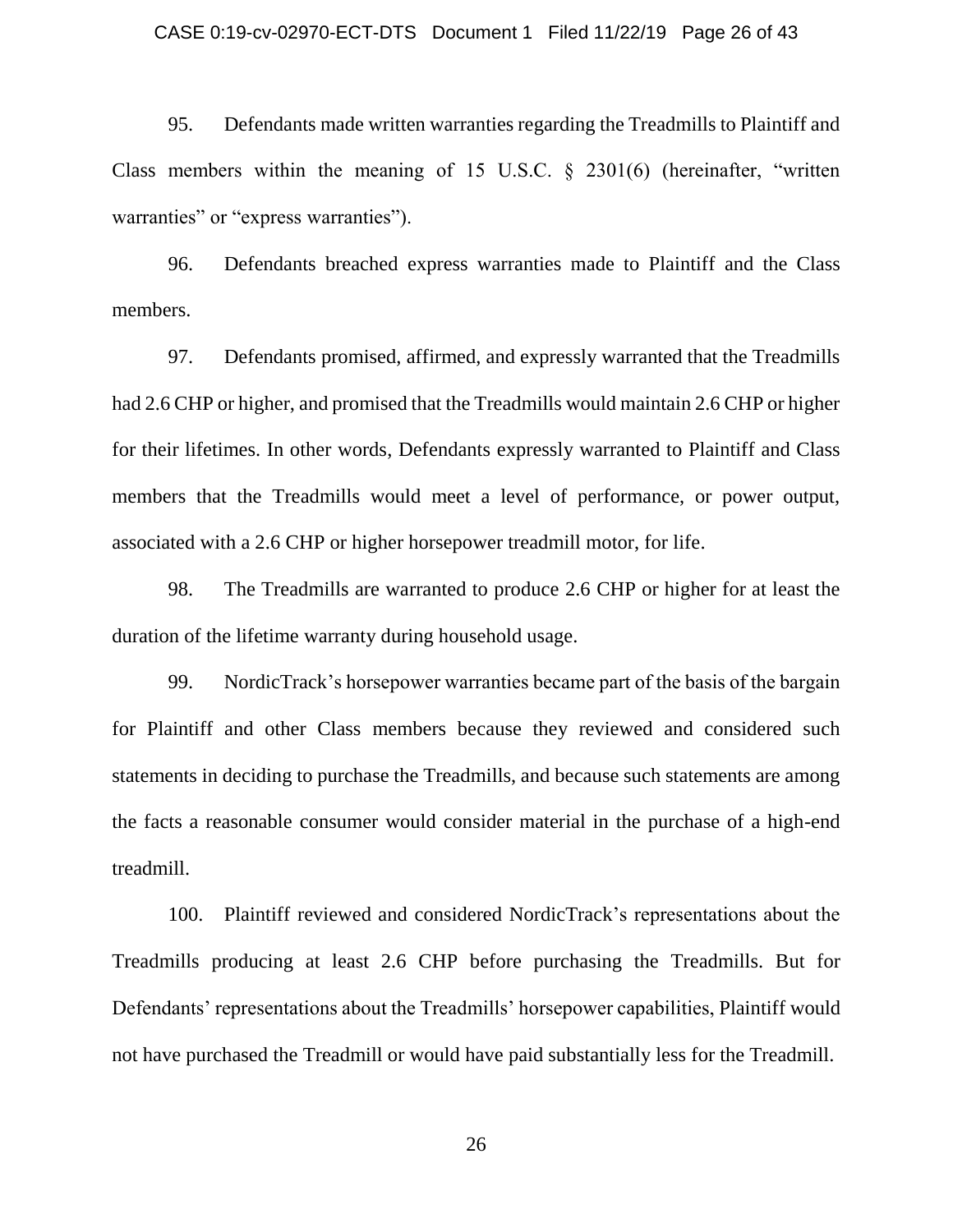### CASE 0:19-cv-02970-ECT-DTS Document 1 Filed 11/22/19 Page 27 of 43

101. NordicTrack breached its horsepower warranties by delivering Treadmills that do not—and indeed cannot—provide the power and performance of a 2.6 CHP or higher treadmill during household usage.

102. At the time the Treadmills were sold, NordicTrack knew that the affirmations of fact or written promises they made regarding horsepower were false and were offered with no intention or capability of honoring them.

103. As a direct and proximate result of NordicTrack's breach of its express written warranties regarding the horsepower representations, Plaintiff and the Class members have been damaged in an amount to be proven at trial.

104. Plaintiff has given Defendants notice and an opportunity to cure these breaches. Plaintiff has also given Defendants notice that her notice was also on behalf of putative class members.

105. In addition, under 15 U.S.C. § 2310(d)(2), Plaintiff and the other Class members are entitled to recover a sum equal to the aggregate amount of costs and expenses (including attorneys' fees based on actual time expended) determined by the Court to have reasonably been incurred by Plaintiff and the other Class members in connection with the commencement and prosecution of this action.

106. Furthermore, Plaintiff and the Class are also entitled to equitable relief under 15 U.S.C. § 2310(d) and damages as a result of Defendants' violation of its written warranties.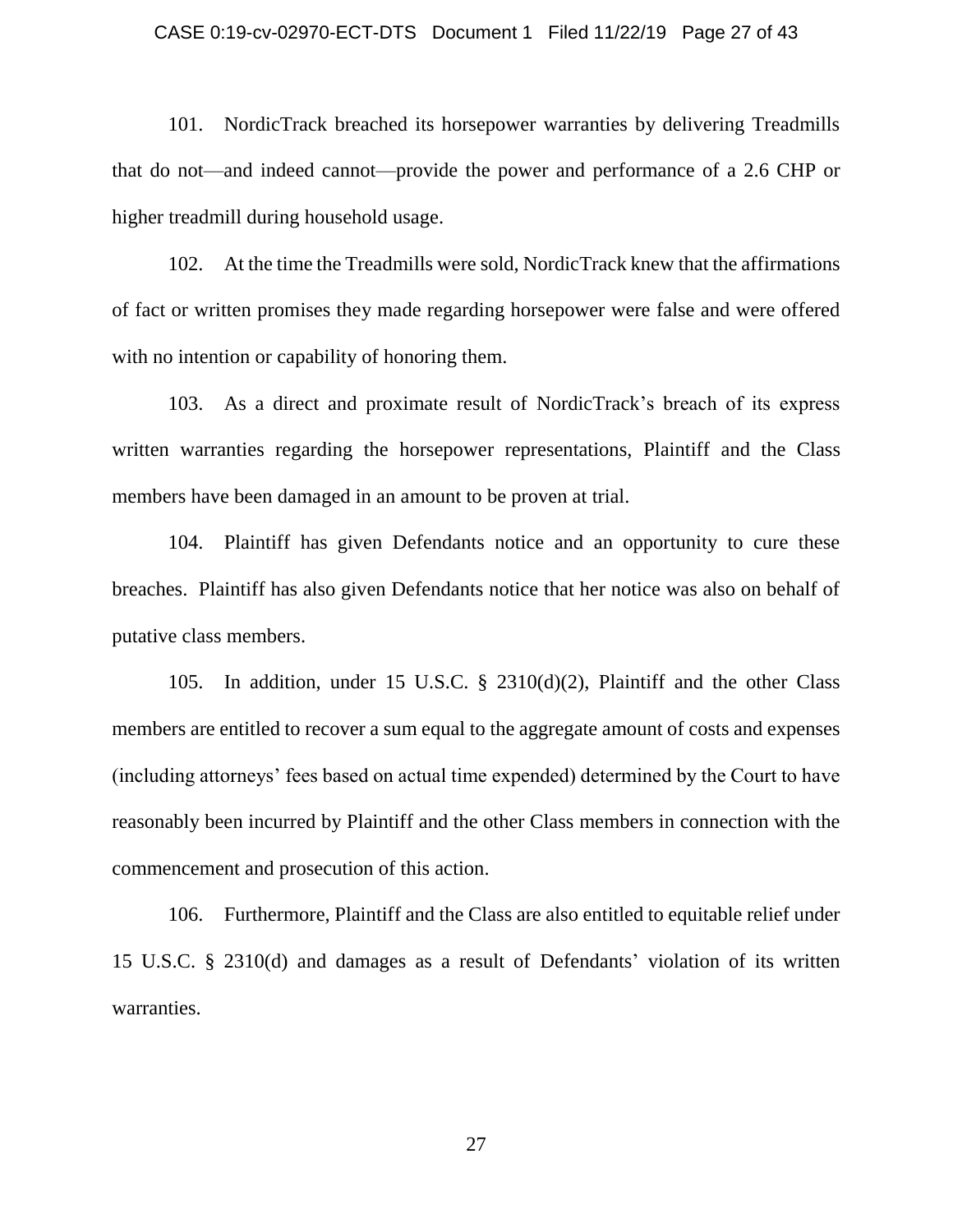# **COUNT 3 Breach of Express Warranty Minn. Stat. §336.2-313 (on behalf of the Minnesota Class)**

107. Plaintiff restates and incorporates all other allegations in this Complaint.

108. Plaintiff and the Minnesota Class bring this count as a class action pursuant to Rule 23 of the Federal Rules of Civil Procedure.

109. An express warranty was created by the Defendants on any affirmation of fact or promise made by NordicTrack to the Plaintiff and Minnesota Class members which relates to the goods and becomes part of the basis of the bargain to create an express warranty that the goods shall conform to the affirmation or promise.

110. NordicTrack represented that the Treadmills had certain horsepower specifications on the Treadmills' packaging, on its website, and on point of sale materials used for display and sale of the Treadmills, as noted herein, which Plaintiff and the Minnesota Class reviewed and considered before purchasing their Treadmills. NordicTrack warranted that the Treadmills would perform as advertised with a lifetime warranty on the motor producing the stated CHP.

111. Defendants' promise that their Treadmills provide a specific CHP was part of the basis of the bargain when Plaintiff and Minnesota Class members purchased the Treadmills.

112. As detailed above, these representations are false and/or misleading, and the Treadmills Plaintiff, and the Minnesota Class purchased, do not conform to the above-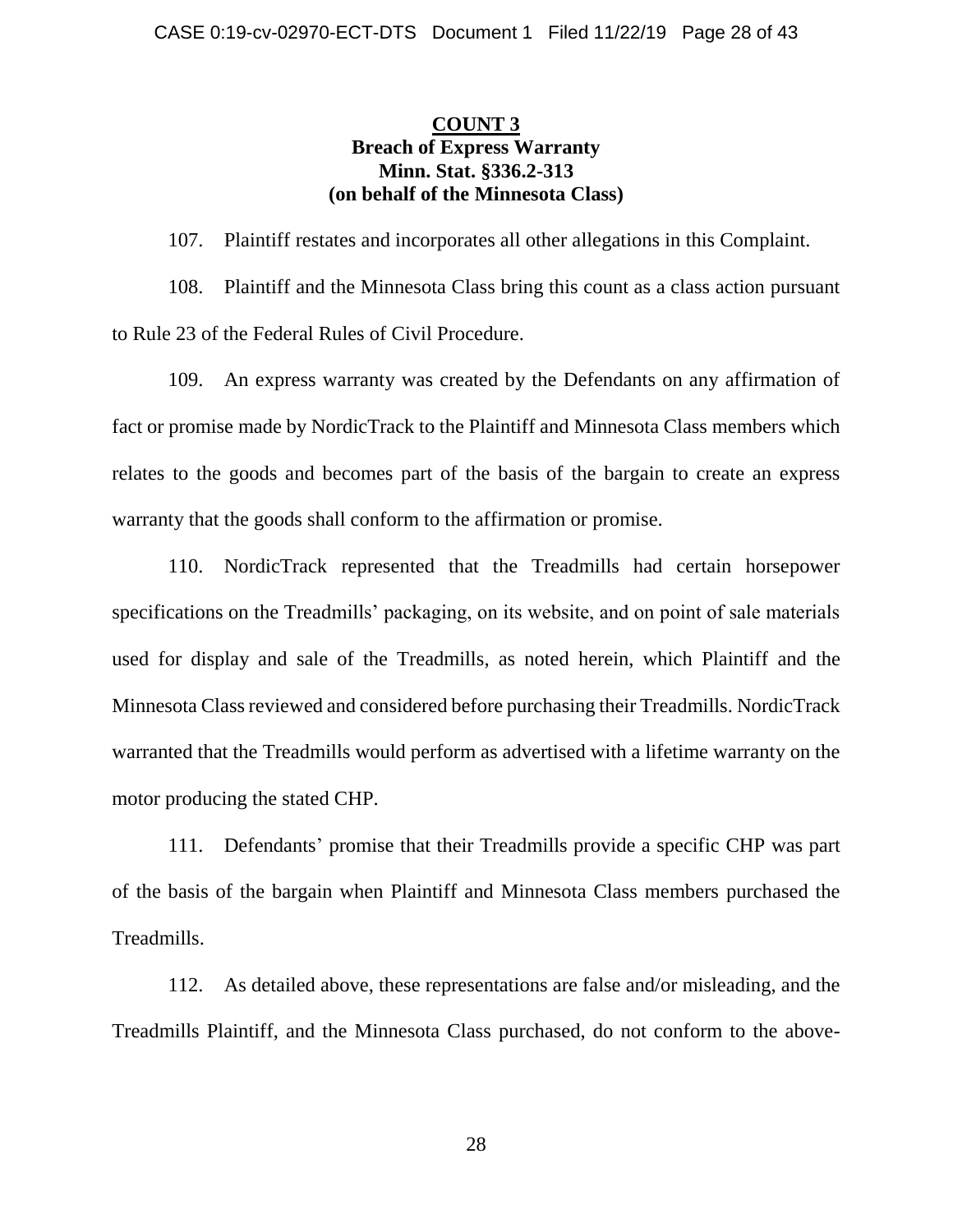# CASE 0:19-cv-02970-ECT-DTS Document 1 Filed 11/22/19 Page 29 of 43

noted horsepower representations and cannot operate as promised during household operation.

113. These representations constitute express warranties as to the Treadmills' qualities, nature and performance.

114. These representations became part of the basis of the bargain for Plaintiff and the Minnesota Class members because they reviewed and considered such statements in deciding to purchase the Treadmills and because such statements are among the facts a reasonable consumer would consider material in the purchase of a high-end treadmill.

115. Plaintiff and the Minnesota Class would not have purchased the Treadmills absent NordicTrack's representations about the Treadmills producing 2.6 CHP or higher or would have paid substantially less for the Treadmills.

116. Defendants breached these express warranties because the Treadmills cannot reach the affirmation and promise of stated CHP during household use.

117. At the time the Treadmills were sold, Defendants knew that the written affirmation of facts or written promises regarding the level of horsepower during household use were false.

118. Defendants' breach of promises and warranties by failing to provide goods conforming to the promised product specifications directly and proximately injured Plaintiff and the Minnesota Class, by providing them with non-conforming Treadmills and creating an artificially inflated price for those Treadmills.

119. NordicTrack's breach of the promises and warranties entitles Plaintiff and the Minnesota Class to: (a) damages, in an amount to be determined at trial, and (b) an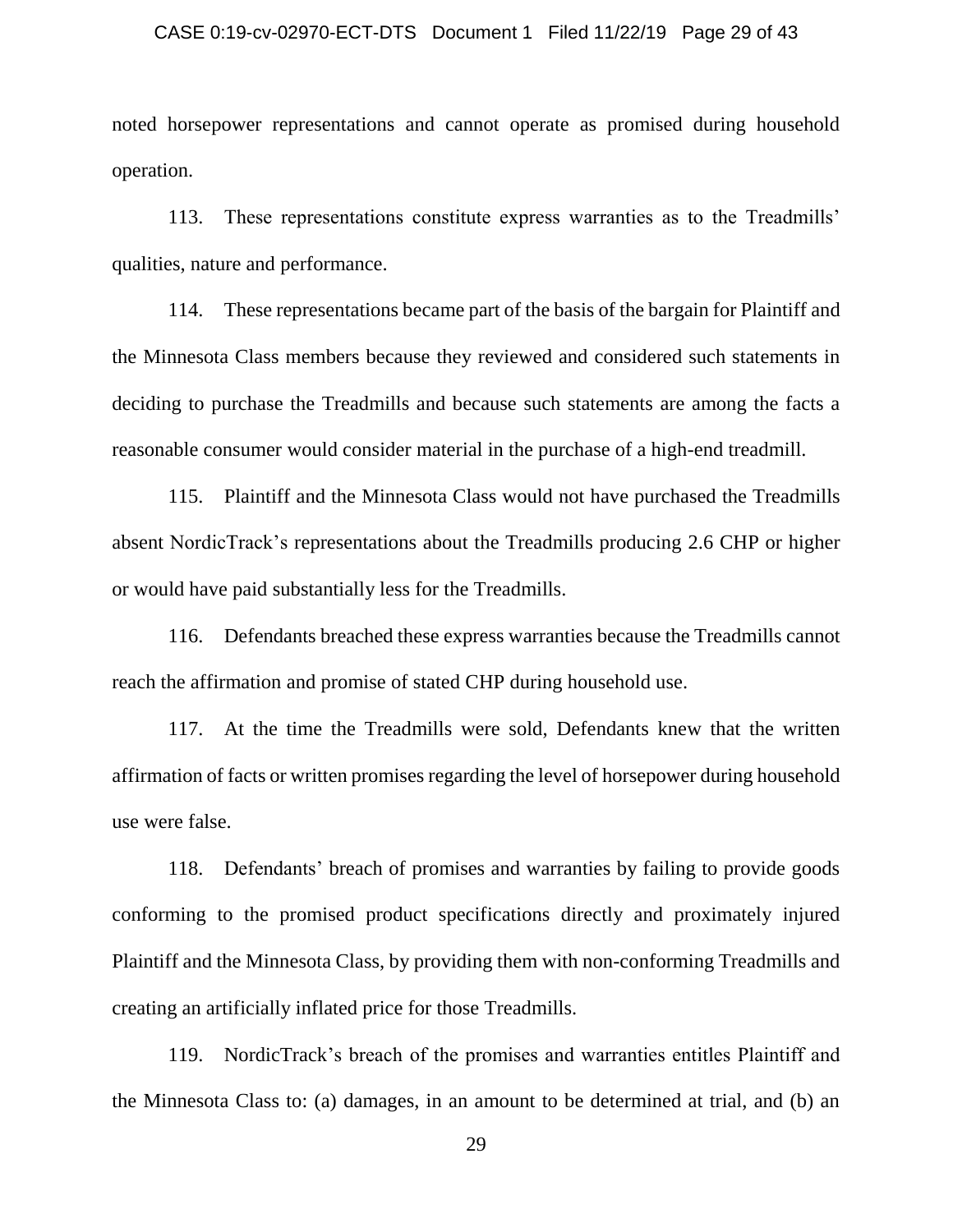### CASE 0:19-cv-02970-ECT-DTS Document 1 Filed 11/22/19 Page 30 of 43

order requiring future representations to conform with the Treadmills' actual performance in the type of use for which they are intended.

## **COUNT 4 Breach of Implied Warranty Minn. Stat. § 336.2-314 (on behalf of the Minnesota Class)**

120. Plaintiff restates and incorporates all other allegations in this Complaint.

121. Plaintiff brings this count as a class action pursuant to Rule 23 of the Federal Rules of Civil Procedure.

122. A warranty that the goods shall be merchantable is implied in a contract for their sale if the seller is a merchant with respect to the goods of that kind.

123. Defendants' implied warranty extends to Plaintiff who may reasonably be expected to use, consume or be affected by the goods and was injured by breach of the warranty. Minn. Stat. §336.2-318

124. The laws governing the sale of goods imply a warranty that the goods conform to the representations and specifications suppliers/merchants supply for the goods to conform to the promises or affirmations of fact made on the container or label.

125. The promises or affirmations of fact made by Defendants are made with the intent that the consumer benefit from such representations.

126. The purpose of these warranties is to protect consumers. Consumers are the intended beneficiaries of those warranties, as the representations were made to facilitate NordicTrack's Treadmill sales by creating consumer demand in the market and consumer purchases.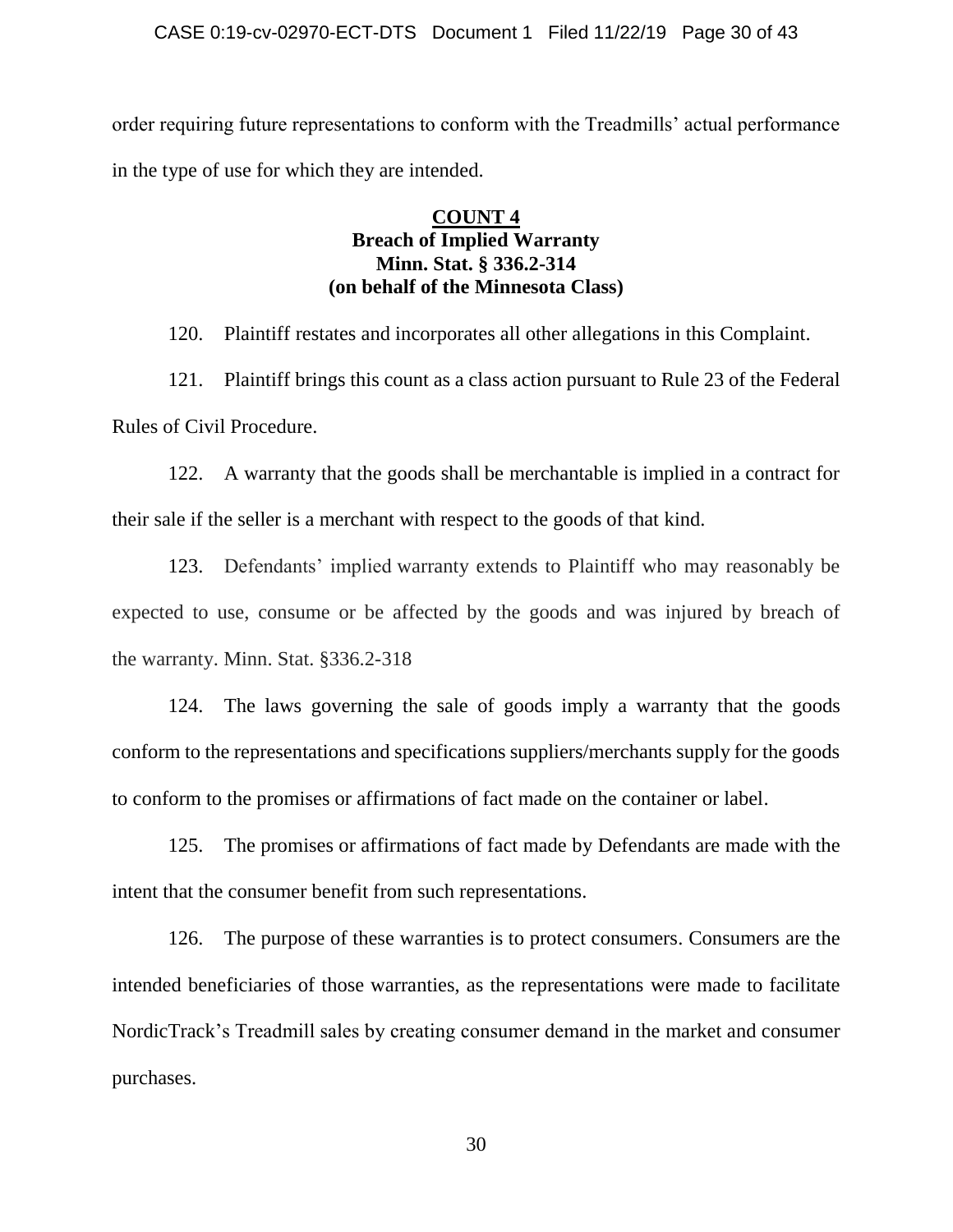127. The Treadmills are consumer goods.

128. Defendants are merchants with respect to the sale of the Treadmills.

129. NordicTrack breached these implied contractual provisions because the Treadmills cannot perform as NordicTrack promised and/or affirmed.

130. NordicTrack cannot provide a remedy or provide conforming goods because motors useable in the Treadmills inherently cannot provide the represented power in ordinary household operation.

131. NordicTrack's breach of the implied warranty of merchantability injured the Plaintiff and the Minnesota Class by providing Treadmills that could not do the work as warranted and caused Plaintiff and the Class to pay a premium price for the Treadmills.

132. NordicTrack's actions breach implied warranties due consumers.

133. NordicTrack's breach entitles Plaintiff and the Class to: (a) damages, in an amount to be determined at trial, and (b) an order requiring future representations to conform with the Treadmills' actual performance in the type of use for which they are intended.

## **COUNT 5 Breach of Warranty — Magnuson-Moss Warranty Act (on behalf of the Minnesota Class)**

134. Plaintiff restates and incorporates all other allegations in this Complaint.

135. Plaintiff brings this claim on behalf of the Minnesota Class pursuant to Rule 23 of the Federal Rules of Civil Procedure.

136. The Treadmills are consumer products within the meaning of 15 U.S.C. §  $2301(1)$ .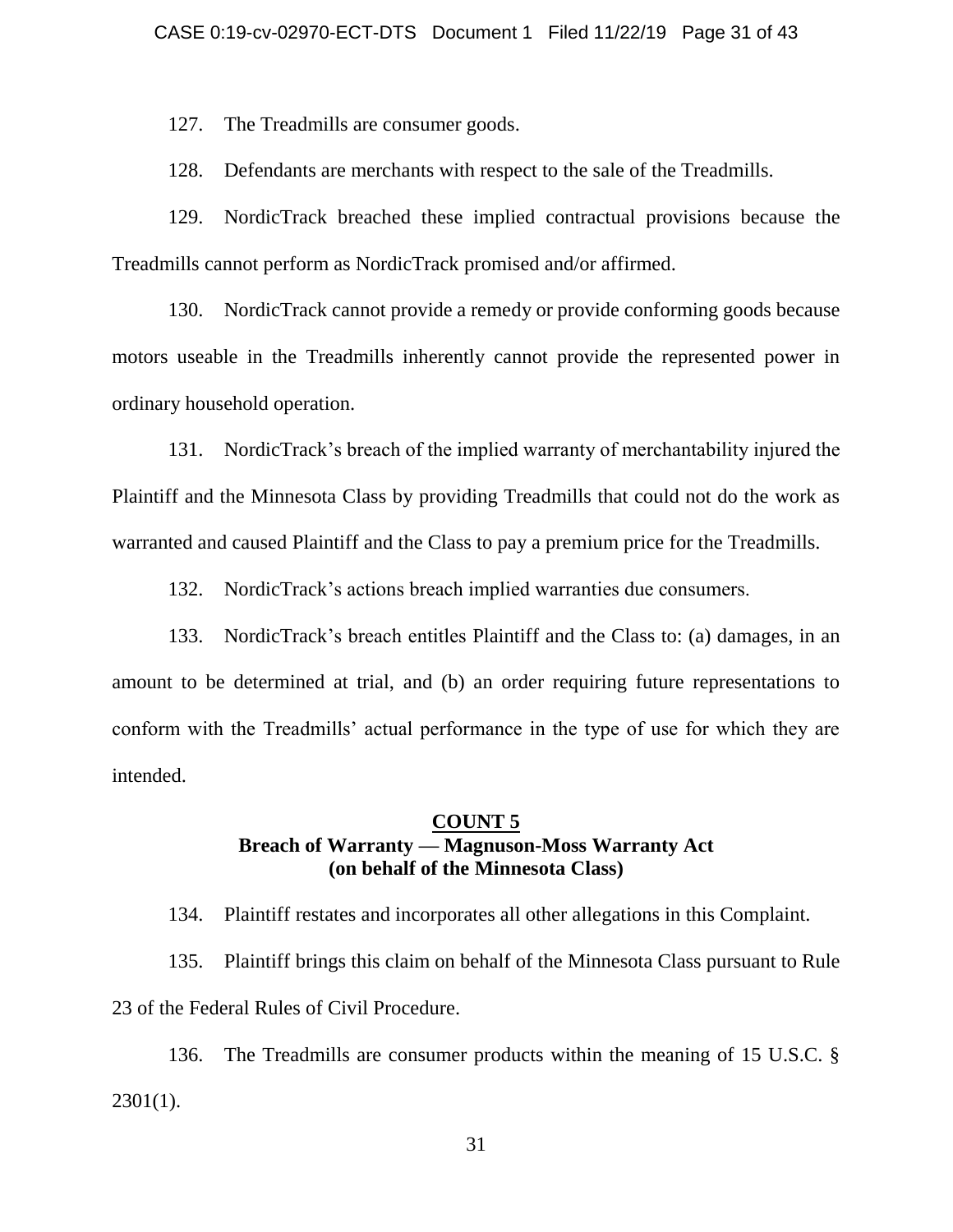### CASE 0:19-cv-02970-ECT-DTS Document 1 Filed 11/22/19 Page 32 of 43

137. Plaintiff and the Minnesota Class are consumers within the meaning of 15 U.S.C. § 2301(3) because they are persons entitled under applicable state laws to enforce against the warrantor the obligations of its express and implied warranties.

138. NordicTrack is and was a supplier of consumer products and a warrantor within the meaning of 15 U.S.C.  $\S$  $\S$ 2301(4) and (5).

139. 15 U.S.C. § 2310(d) is satisfied because Plaintiff properly invokes the jurisdiction of this Court under CAFA.

140. This same section—15 U.S.C. § 2310(d)—provides a cause of action to any consumer who is damaged by the failure of a warrantor to comply with an implied warranty.

141. NordicTrack made implied warranties regarding the Treadmills to Plaintiff and the Minnesota Class within the meaning of 15 U.S.C. § 2301(7). NordicTrack provided Plaintiff and other Minnesota Class members an implied warranty of merchantability within the meaning of 15 U.S.C. § 2301(7).

142. NordicTrack breached the implied warranty of merchantability because the Treadmills do not—and cannot—perform as promised or affirmed at the 2.6 CHP or higher representation of the Treadmill during household operation. Specifically, the Treadmills do not—and cannot—produce the power expected of a 2.6 CHP or higher treadmill during ordinary household use.

143. Pursuant to 15 U.S.C. § 2310(e), Plaintiff is entitled to bring this class action and is not required to give NordicTrack notice and an opportunity to cure until such time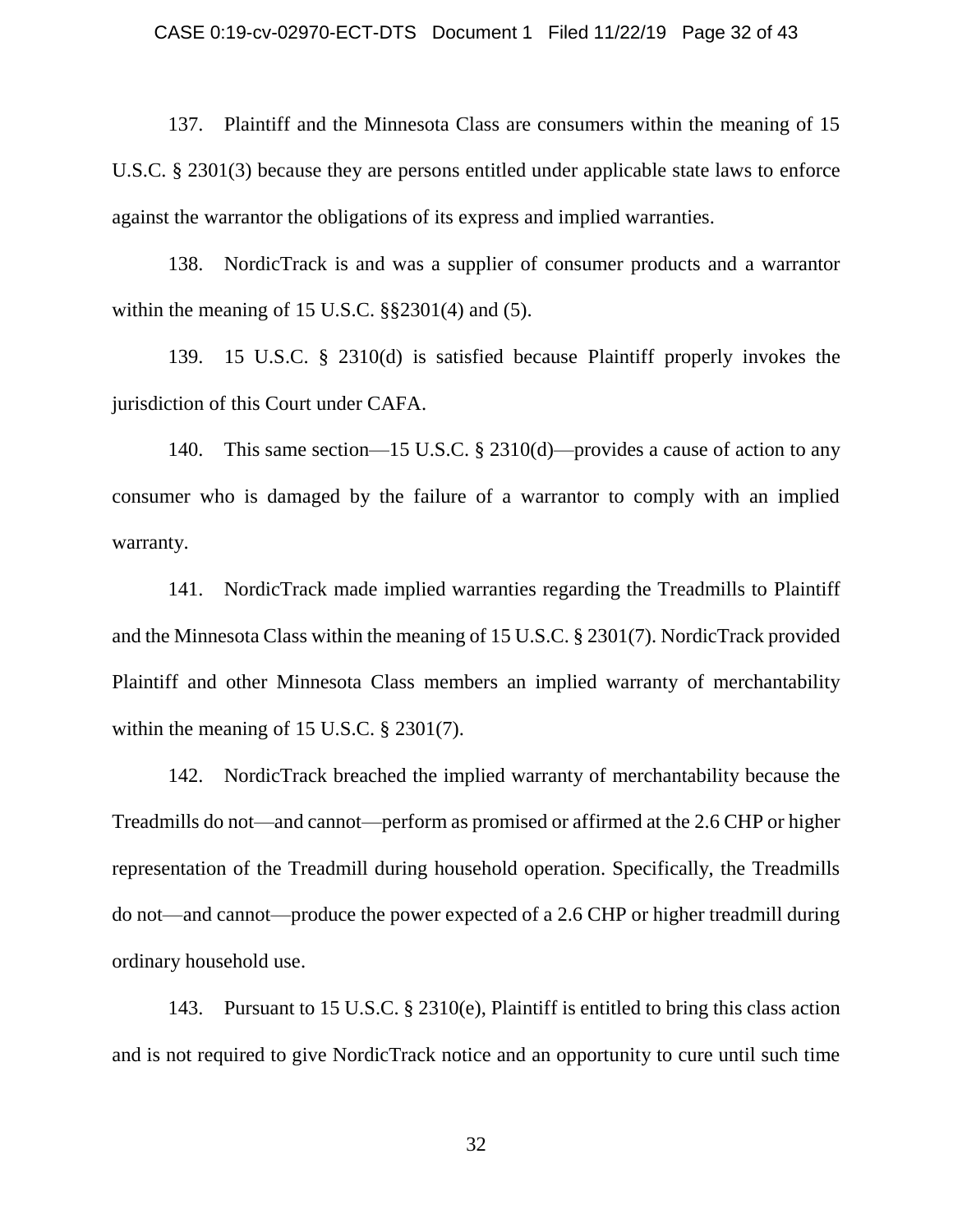### CASE 0:19-cv-02970-ECT-DTS Document 1 Filed 11/22/19 Page 33 of 43

as the Court determines the representative capacity of Plaintiff pursuant to Rule 23 of the Federal Rules of Civil Procedure.

144. As a direct and proximate result of NordicTrack's breach of the warranties regarding the CHP representations, Plaintiff, individually and on behalf of the Minnesota Class, has been damaged. In addition, under 15 U.S.C. § 2310(d)(2), Plaintiff and the Minnesota Class are entitled to recover a sum equal to the aggregate amount of costs and expenses (including attorneys' fees based on actual time expended) determined by the Court to have reasonably been incurred by Plaintiff and the Minnesota Class in connection with the commencement and prosecution of this action.

145. Furthermore, Plaintiff and the Minnesota Class are also entitled to equitable relief under 15 U.S.C. § 2310(d) and damages as a result of NordicTrack's violation of its implied warranties.

### **COUNT 6 Violation of Minnesota Uniform Deceptive Trade Practices Act; Minn. Stat. § 325D.43-.48 (on behalf of the Minnesota Class)**

146. Plaintiff restates and incorporates all other allegations in this Complaint.

147. Plaintiff and the Minnesota Class bring this count as a class action pursuant to Rule 23 of the Federal Rules of Civil Procedure.

148. The Minnesota Uniform Deceptive Trade Practices Act ("MUDTPA"), Minn. Stat. §§ 325D.43-.48, prohibits deceptive trade practices in a person's business,

vocation, or occupation. *See* Minn. Stat. §§ 325D.44, subd. 1.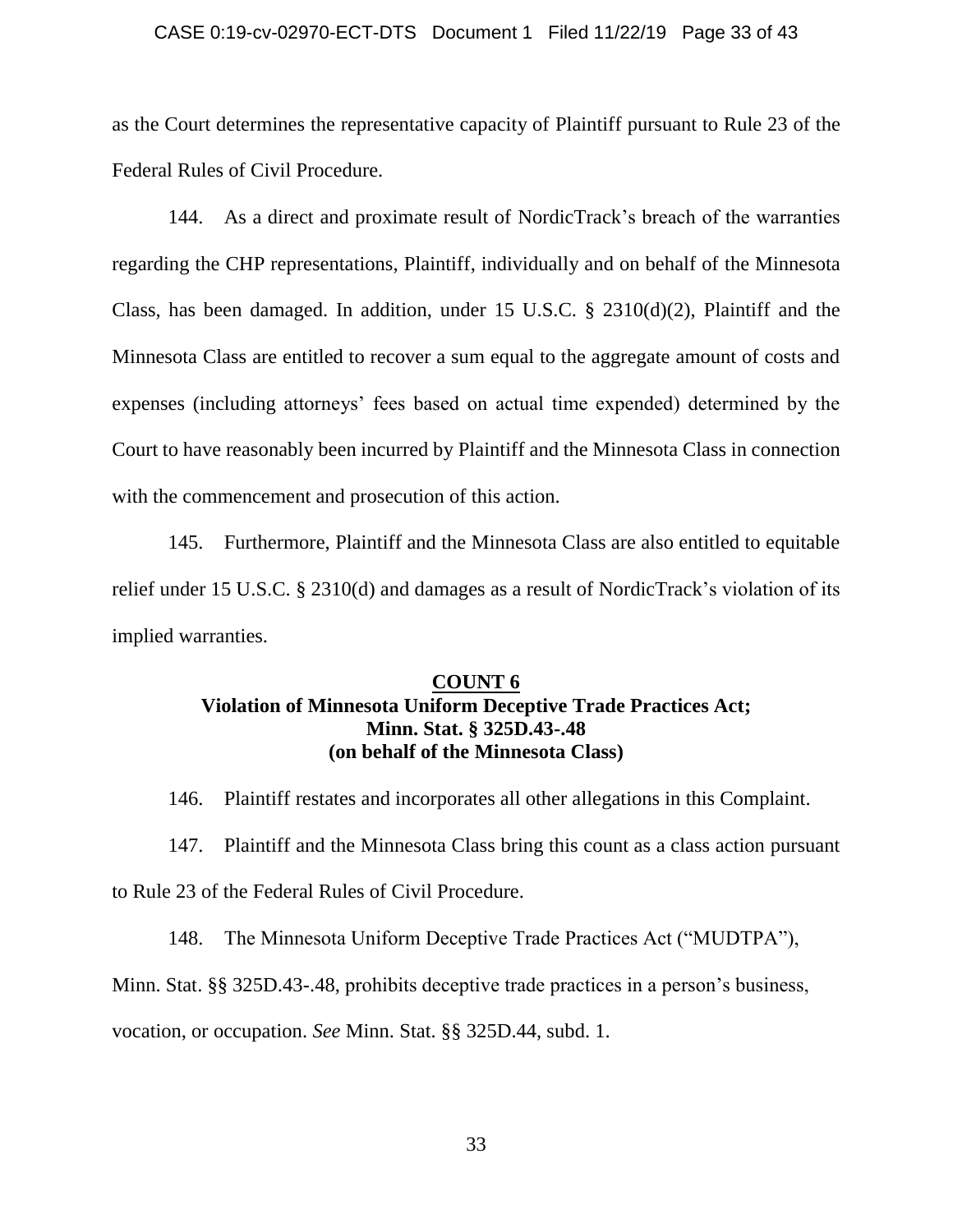### CASE 0:19-cv-02970-ECT-DTS Document 1 Filed 11/22/19 Page 34 of 43

149. Defendants advertised, offered, or sold goods or services in Minnesota and therefore engaged in business directly or indirectly affecting the people of Minnesota.

150. By engaging in deceptive trade practices in the course of its business, directly or indirectly affecting the people of Minnesota, Defendants violated Minn. Stat. § 325D.44, including the following provisions:

- a. Representing that its goods and services had characteristics, uses, qualities and benefits that they did not have, in violation of Minn. Stat. §325D.44, subd. 1(5);
- b. Representing that goods and services are of a particular standard or quality when they are of another, in violation of Minn. Stat. §325D.44, subd. 1 (7); and
- c. Engaging in other conduct which similarly creates a likelihood of confusion or misunderstanding, in violation of Minn. Stat. §325D.44, subd. 1, (13).
- 151. Defendants' deceptive practices include:
	- a. Representing a rating for CHP that it knew could not be achieved in normal household use;
	- b. Highlighted this fictitious CHP rating as a means to distinguish otherwise similar products as a means to suggest the reasonability of an increased cost for the Treadmills purchased by Plaintiff and the Minnesota Class; and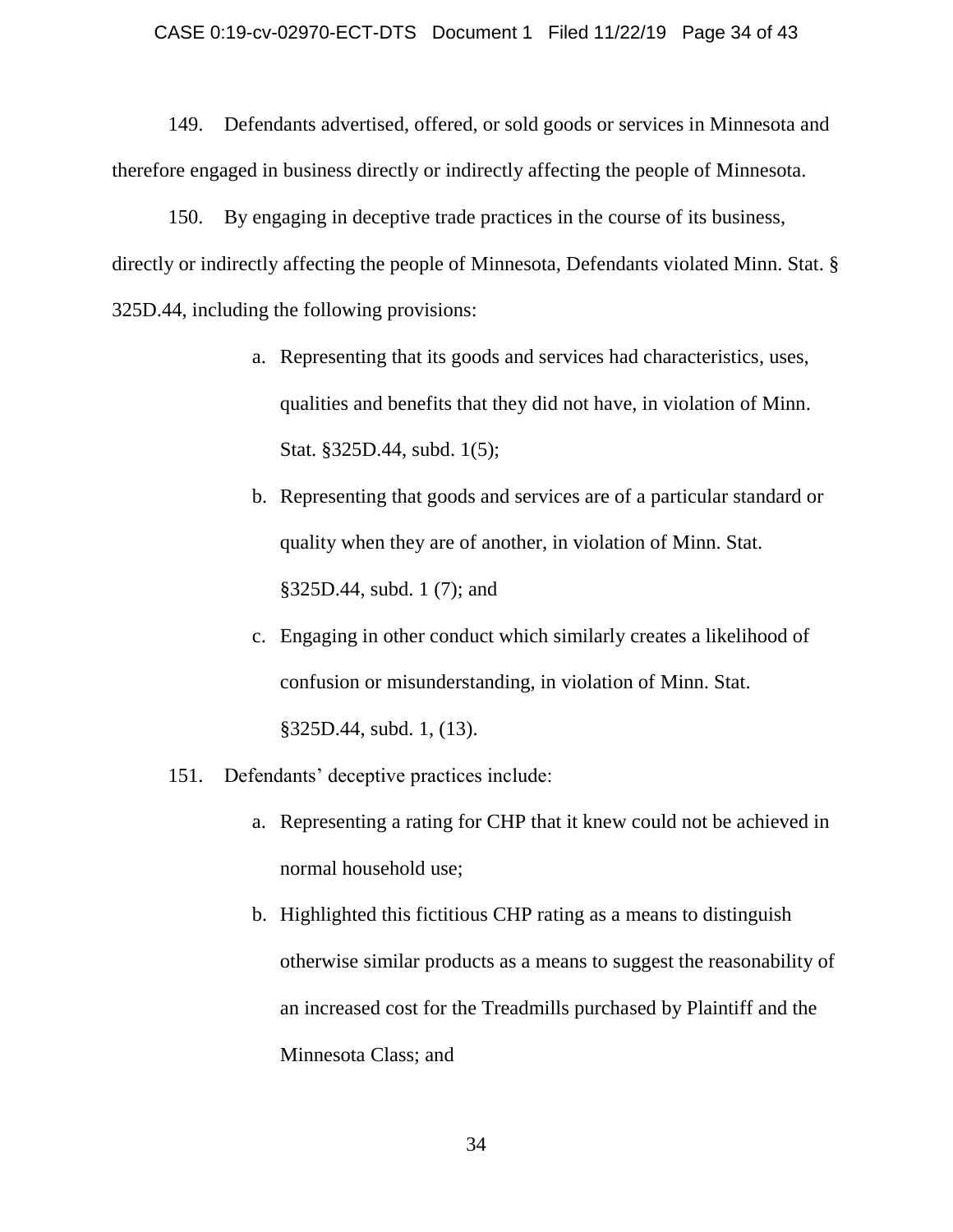c. Breaching the express and implied warranties related to the CHP Treadmills were capable of achieving in household use;

152. Defendants' conduct caused substantial injury and provided no benefit to consumers.

153. Defendants intended to mislead Plaintiff and Minnesota Class members and induce them to rely on its misrepresentations.

154. Had Defendants disclosed to Plaintiff and the Minnesota Class that its Treadmills did not meet the ratings for CHP as advertised, Defendants would have been unable to justify the price differentiation and premium price charged to consumers.

155. As a direct and proximate result of Defendants' deceptive trade practices, Plaintiff and the Minnesota Class have suffered and will continue to suffer monetary damages, in an amount to be determined at trial.

156. Plaintiffs and the Minnesota Class are entitled to recover damages and other appropriate relief, as alleged.

# **COUNT 7 Violation of Minnesota Consumer Fraud Act; Minn. Stat. §325F.68-.70 (on behalf of the Minnesota Class)**

157. Plaintiff restates and incorporates all other allegations in this Complaint.

158. Plaintiff and the Minnesota Class bring this count as a class action pursuant to Rule 23 of the Federal Rules of Civil Procedure.

159. Defendants' acts, practices, misrepresentations and omissions constitute fraud, false pretense, false promise, misrepresentation as well as deceptive sales practices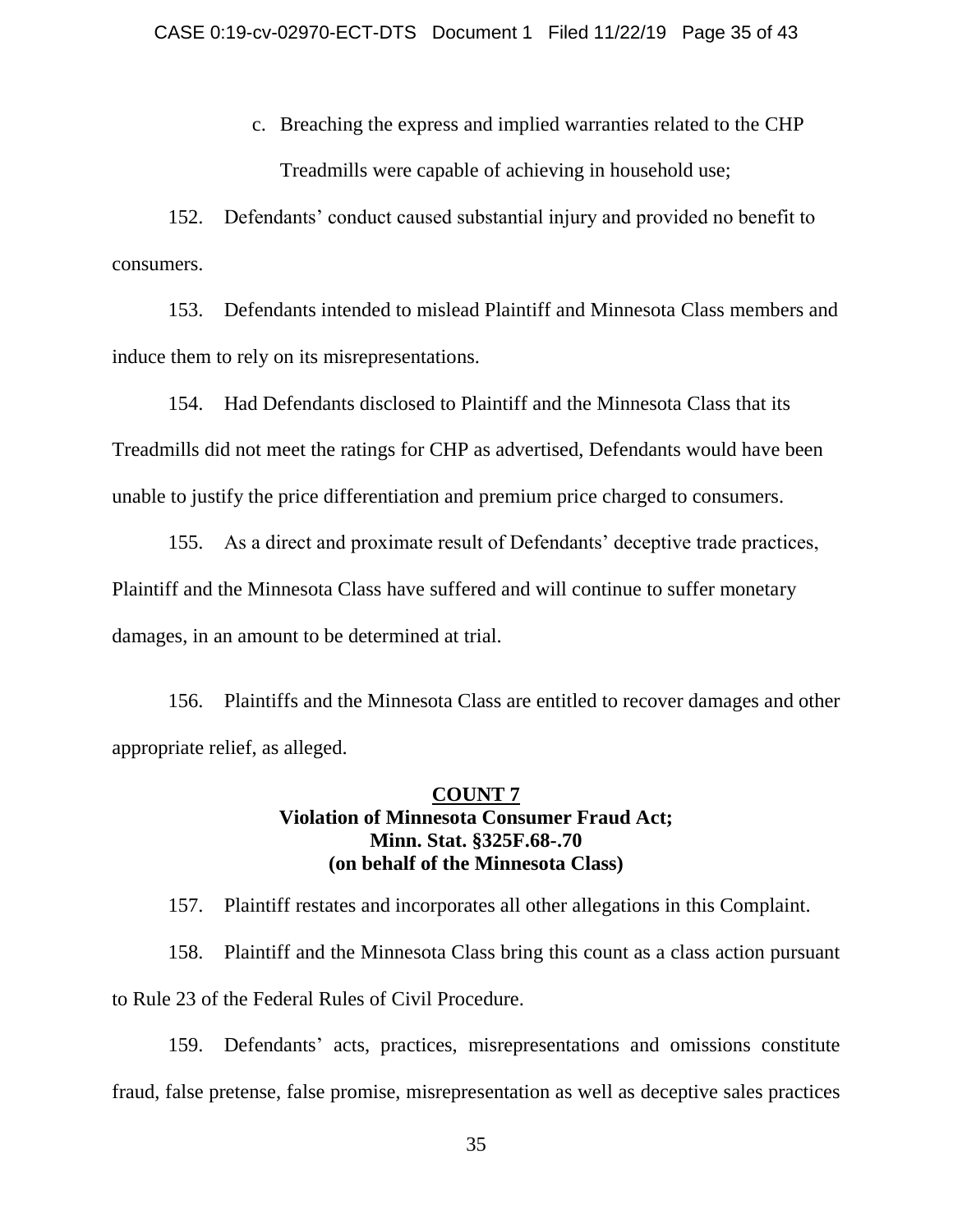### CASE 0:19-cv-02970-ECT-DTS Document 1 Filed 11/22/19 Page 36 of 43

and dissemination of misleading information in violation of Minnesota Prevention of Consumer Fraud Statutes, Minn. Stat. § 325F.69, subd. 1

160. Defendants engaged in such acts, deceptive practices, misleading statements, misrepresentations and omissions with the intent that Plaintiff and the Minnesota Class would rely on such misrepresentations and omissions in connection with the purchase of Treadmills.

161. Plaintiff and the Minnesota Class are entitled to restitution and/or actual damages and/or equitable and injunctive relief, costs, and reasonable attorneys' fees pursuant to Minn. Stat. § 8.31, subd. 3a.

## **COUNT 8 Violation of Minnesota False Statement in Advertising Act; Minn. Stat. § 325F.67 (on behalf of the Minnesota Class)**

162. Plaintiff restates and incorporates all other allegations in this Complaint.

163. Plaintiff and the Minnesota Class bring this count as a class action pursuant to Rule 23 of the Federal Rules of Civil Procedure.

164. The Minnesota False Statement in Advertising Act, Minn. Stat. § 325F, prohibits any person or corporation who sells merchandise, directly or indirectly, to the public, for sale or distribution, from making or causing to be published, disseminating, circulating or placing before the public, in this state, in publication, notice, poster, bill, label, price tag, pamphlet or in any other way, any advertisement containing any material assertion, representation, or statement of fact which is untrue, deceptive or misleading. *See* Minn. Stat. §§ 325F.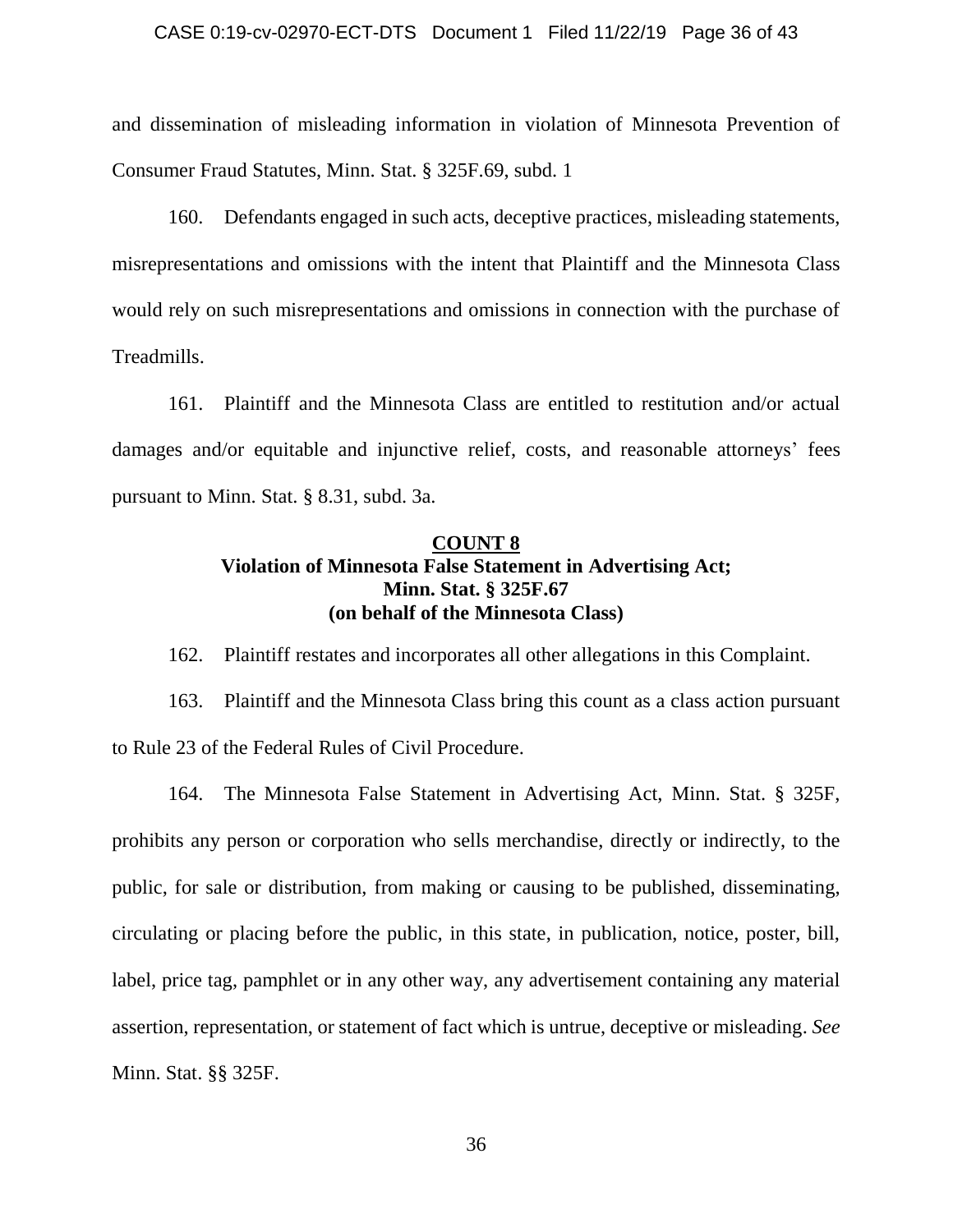### CASE 0:19-cv-02970-ECT-DTS Document 1 Filed 11/22/19 Page 37 of 43

165. The Treadmills are merchandise under this statute, and Defendants have engaged in substantial advertisement in the state of Minnesota concerning the nature, capabilities and/or quality of the Treadmills related to their CHP capacity, and this advertisement contained untrue, deceptive and misleading representations as to the nature and quality of the Treadmills, specifically that the Treadmills can achieve and maintain a continuous horsepower that is impossible under the known intended household use.

166. By committing the acts described more fully above, while continuing to advertise a false and deceptive representation of the Treadmills, Defendants have violated the Minnesota False Statement in Advertising Act.

167. Plaintiff and the Minnesota Class have suffered injuries caused by Defendants' false advertising because they were induced to purchase a product that they would not otherwise have purchased; and because they paid a premium price for merchandise that was not of the quality or character advertised, due to Defendants' false and misleading statements, either express or implied, regarding the Treadmills' ability to achieve and maintain a CHP that is impossible under the known intended household use.

168. In accordance with Minn. Stat. § 325F.67, and as authorized by Minn. Stat. § 8.31, subd. 3a, Plaintiff seeks an order, on behalf of herself and others similarly situated: (a) enjoining Defendants from continuing to represent the Treadmills as being capable of maintaining a CHP beyond that possible under household conditions, or in any way falsely advertising the horsepower output as more than would actually be expected through normal use and operation of the Treadmills; and (b) awarding Plaintiff and the Minnesota Class damages and costs, including reasonable attorneys' fees.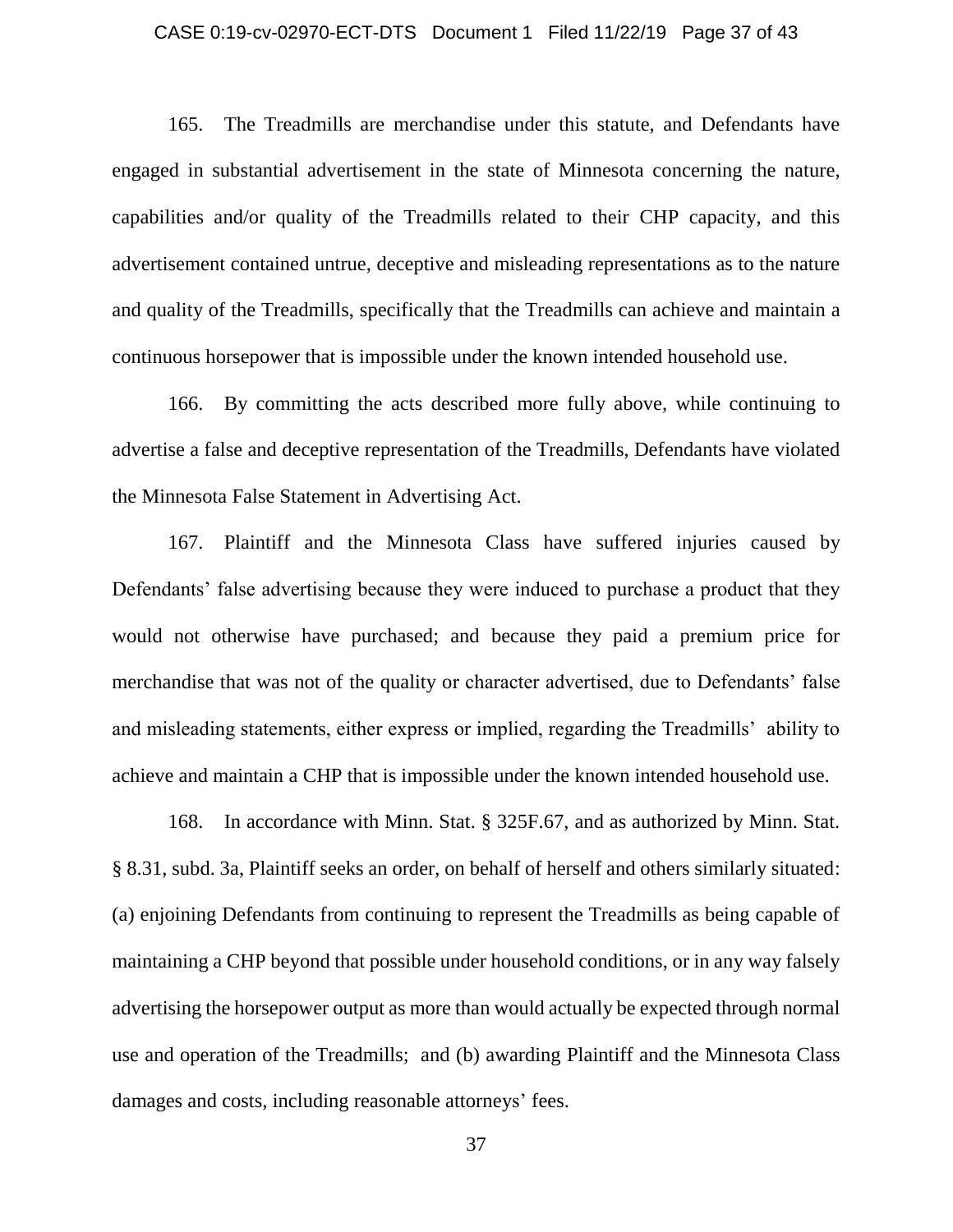## **COUNT 9 Violations of Minnesota Unlawful Trade Practices Act: Minn. Stat. §325.13 (on behalf of a Minnesota Class)**

169. Plaintiff restates and incorporates all other allegations in this Complaint.

170. Plaintiff and the Minnesota Class bring this count as a class action pursuant to Rule 23 of the Federal Rules of Civil Procedure.

171. Defendants misrepresented the true quality of its Treadmills, while touting an inflated horsepower capability. Specifically, Defendants represent that their Treadmills are capable of providing an inflated CHP not actually available while in household use.

172. Minnesota Unlawful Trade Practices Act (MUTPA) prohibits Defendant sellers from knowingly misrepresenting, either directly or indirectly, the true quality of merchandise.

173. MUTPA allows for a private right of action to enjoin violation for any person damaged or who is threatened with loss, damage, or injury by reason of a violation of section 325D.13, and shall be entitled to sue for and have injunctive relieve…against any damage or threatened loss or injury by reason of a violation.

174. In the course of business, Defendants willfully failed to disclose and actively concealed the true horsepower capabilities of the Treadmills discussed herein, and otherwise engaged in activities with a tendency or capacity to deceive. Defendants also engaged in unlawful trade practices by employing deception, deceptive acts or practices, fraud, misrepresentations, or concealment, suppression, or omission, in connection with the sale of the Treadmills.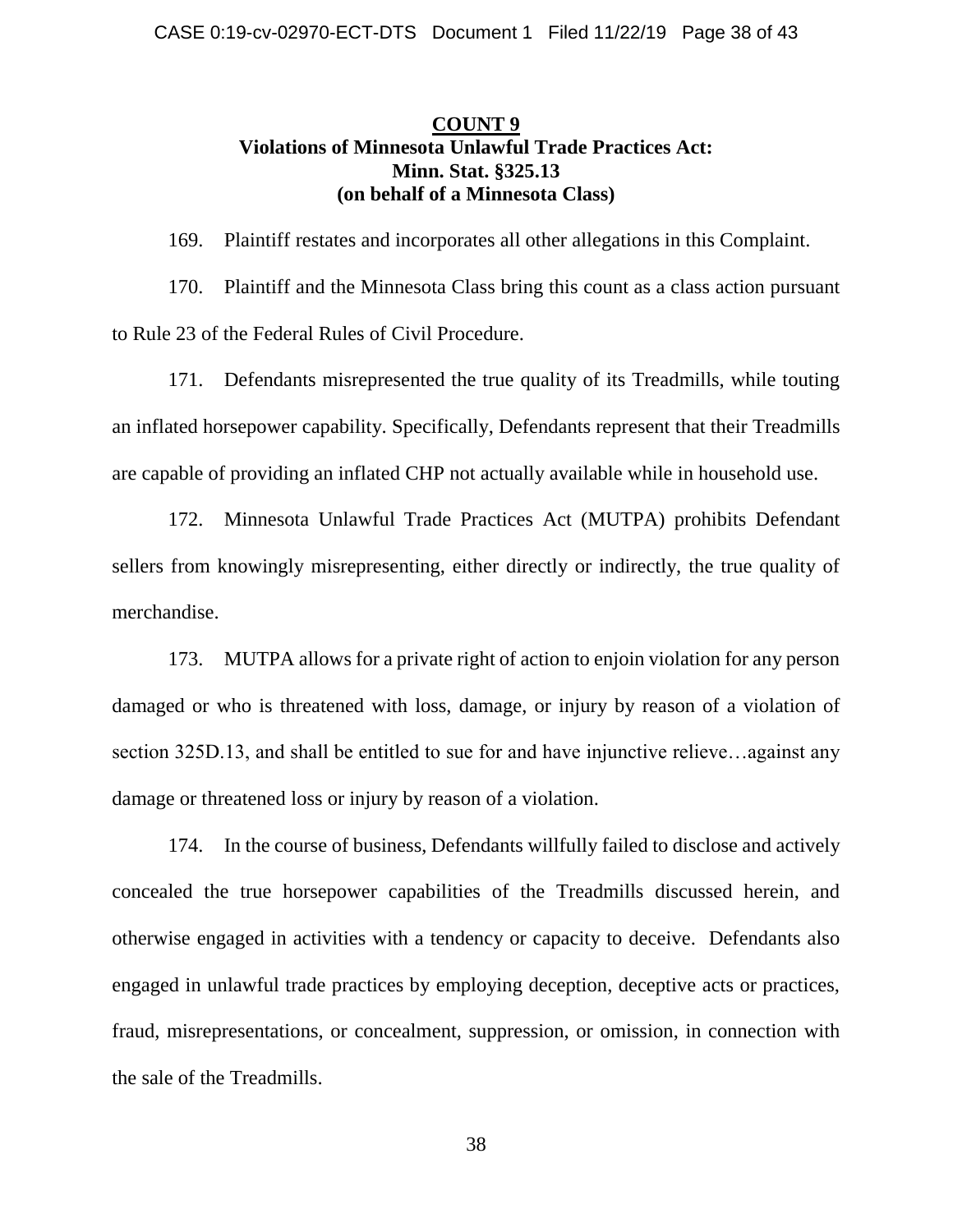### CASE 0:19-cv-02970-ECT-DTS Document 1 Filed 11/22/19 Page 39 of 43

175. Defendants knew their Treadmills did not produce the CHP represented to Plaintiff and Class Members.

176. By failing to disclose the true horsepower capabilities of the Treadmills, Defendants engaged in deceptive business practices in violation of the MUTPA.

177. Defendants' unfair or deceptive acts or practices were likely to and did in fact deceive reasonable consumers, including Plaintiff and Class Members, about the true horsepower capabilities of the Treadmills.

178. Defendants intentionally and knowingly misrepresented material facts regarding the Treadmills with intent to mislead Plaintiff and Class Members.

179. Defendants knew or should have known that its conduct violated the MUTPA.

180. Defendants owed Plaintiff and Class Members a duty to disclose the true horsepower capabilities of the Treadmills, because NordicTrack:

- a. Possessed exclusive knowledge that the Treadmills did not possess the represented horsepower capabilities;
- b. Intentionally concealed the foregoing from Plaintiff and Class Members; and
- c. Made incomplete and misleading representations about the Treadmills, while purposefully withholding material facts from Plaintiff and Class Members that contradicted these representations.

181. Plaintiff and Class Members suffered ascertainable loss caused by Defendants' misrepresentations and its concealment of and failure to disclose material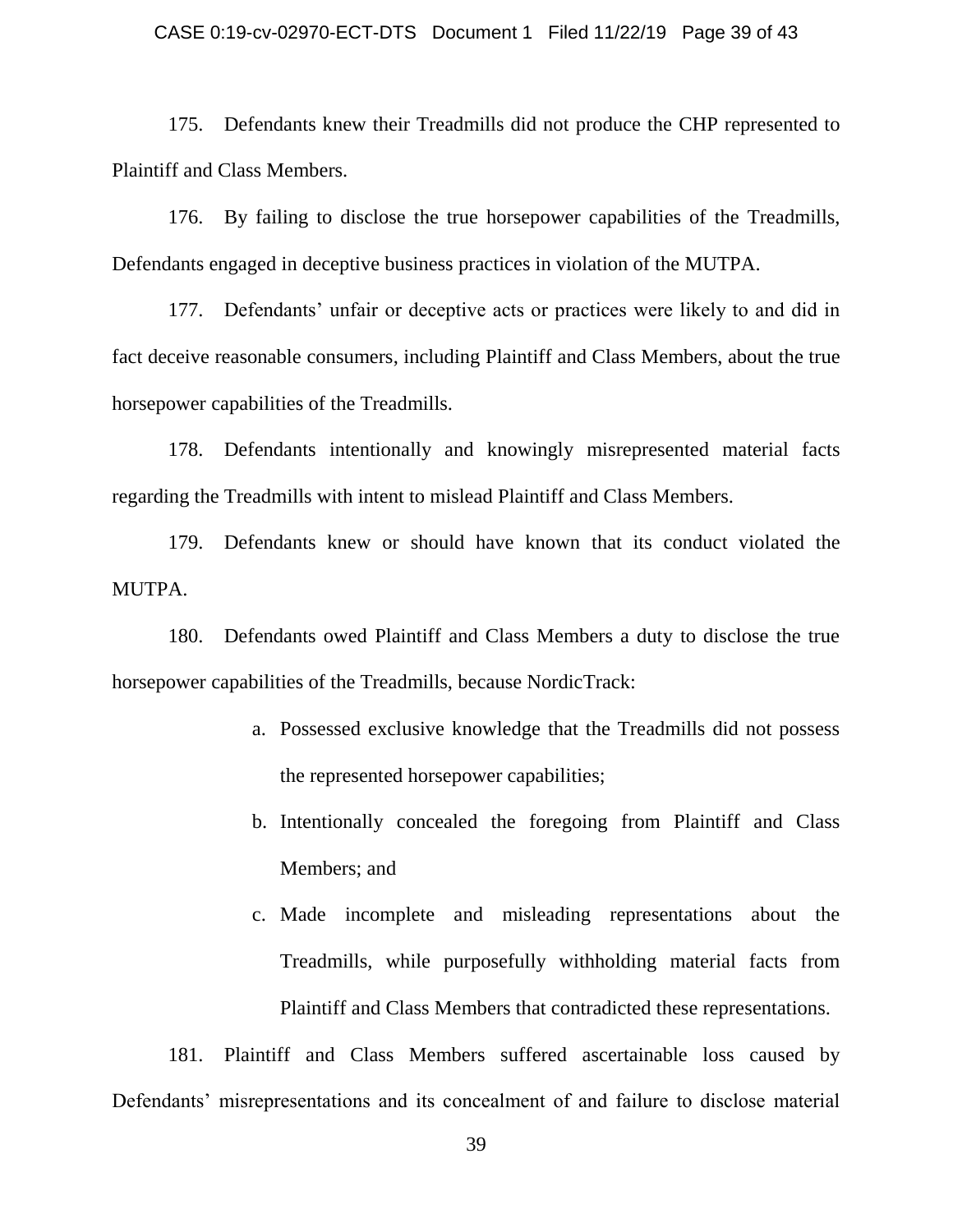information. Plaintiff and Class Members who purchased the Treadmills either would have paid less or would not have purchased the Treadmills at all but for Defendants' violations of MUTPA. All purchasers of the Treadmills have suffered ascertainable losses as a result of NordicTrack's deceptive and unfair acts and practices made in the course of Defendants' business.

182. NordicTrack's continuous violations of MUTPA present a continuing risk to the general public.

183. As a direct and proximate result of Defendants' violations of the MUTPA, Plaintiff and Class Members have suffered injury-in-fact and/or actual damages.

## **COUNT 10 Negligent Misrepresentation (on behalf of a Minnesota Class)**

184. Plaintiff restates and incorporates all other allegations in this Complaint.

185. Plaintiff brings this claim on behalf of the Nationwide Class pursuant to Rule 23 of the Federal Rules of Civil Procedure.

186. In the course of business, NordicTrack misrepresented that the Treadmills maintain a CHP output that they cannot accomplish while in household use. NordicTrack had a duty of care to disclose the truthful CHP capabilities rather than the misrepresented information.

187. NordicTrack supplied the Plaintiff and Class members false and misleading information that a reasonable consumer would have used as guidance in evaluating the Treadmills' horsepower capabilities.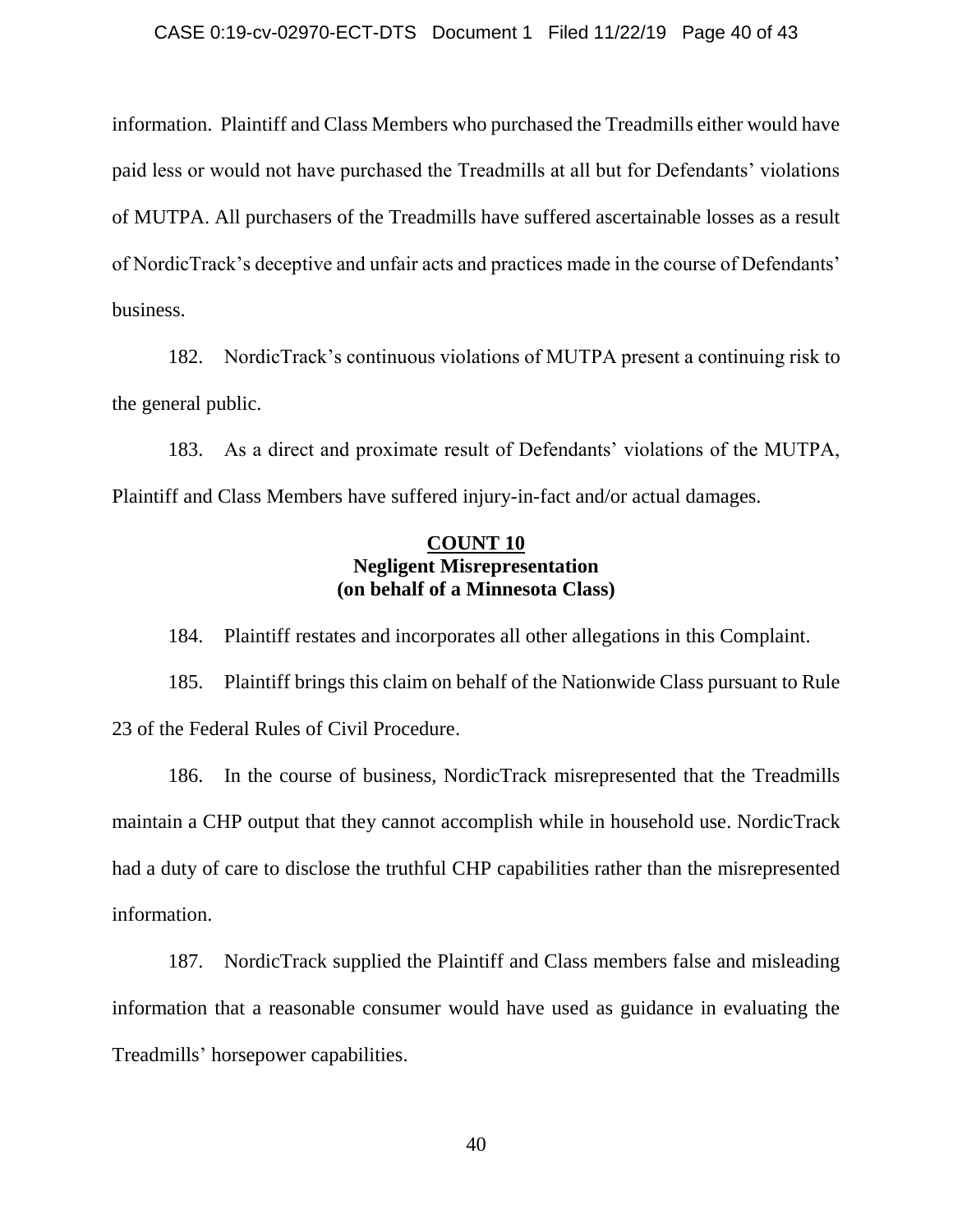### CASE 0:19-cv-02970-ECT-DTS Document 1 Filed 11/22/19 Page 41 of 43

188. At the time Defendants made these misrepresentations, Defendants knew or should have known that these CHP representations were false, misleading or made them without knowledge of their truth or falsity. Defendants have failed to exercise reasonable care or competence in communicating the CHP representations.

189. NordicTrack negligently misrepresented and/or at a minimum, negligently omitted material facts concerning the Treadmill power representations, namely its true CHP capabilities while in operating use.

190. The misrepresentations and omissions made by Defendants, upon which Plaintiff and Class members reasonably and justifiably relied, were intended to induce and actually induced Plaintiff and Class members to purchase or pay a premium price for the Treadmills.

191. Plaintiff and Class members maintained an asymmetrical bargaining power which weighed heavily in favor of Defendants, who are large corporate entities and maintained exclusive control over the actual horsepower capabilities of the Treadmills.

192. Plaintiff and Class members would not have purchased the Treadmills or would have paid considerably less, if the true facts concerning the CHP claims had been known.

193. Defendants' deceitful actions have caused damage to Plaintiff and Class members, who are entitled to damages and other legal and equitable relief as a result of Defendants' misrepresentations.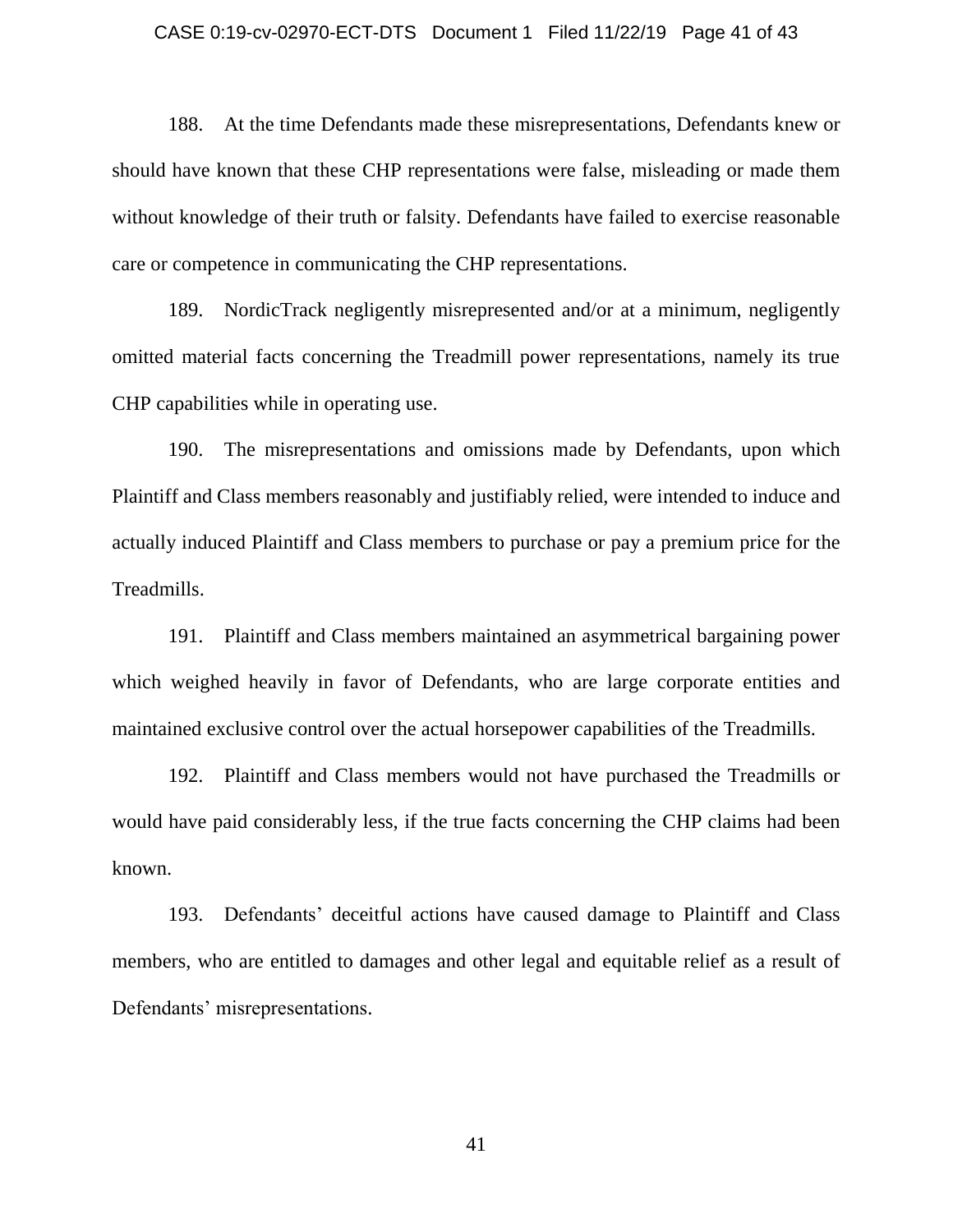### **PRAYER FOR RELIEF**

WHEREFORE, Plaintiff, on behalf of herself and all others similarly situated, respectfully request that this Court:

- 1. Certify the proposed Class and Subclass and appoint Plaintiff and her legal counsel to represent the Class and Subclass;
- 2. Find in favor of Plaintiff, the Class, and the Subclass on all counts asserted herein;
- 3. Declare that Defendants' conduct violated the statutes referenced herein;
- 4. Award Damages, including compensatory, exemplary, and statutory to Plaintiff, the Class, and the Subclass in an amount to be determined at trial;
- 5. Grant restitution to Plaintiff, the Class and the Subclass and require Defendants to disgorge its ill-gotten gains;
- 6. Award Plaintiff, the Class and the Subclass punitive damages in an amount to be determined at trial;
- 7. Award Plaintiff, the Class and the Subclass reasonable attorneys' fees and the costs and disbursements of this suit incurred herein;
- 8. Enjoin Defendants from future misrepresentations regarding the horsepower of its Treadmills;
- 9. Award Plaintiff, the Class and the Subclass pre-judgment and post-judgment interest at the highest legal rate to the extent provided by law; and
- 10.Order any such other and further relief the Court deems just and equitable. Plaintiff demands a trial by jury of all issues so triable.